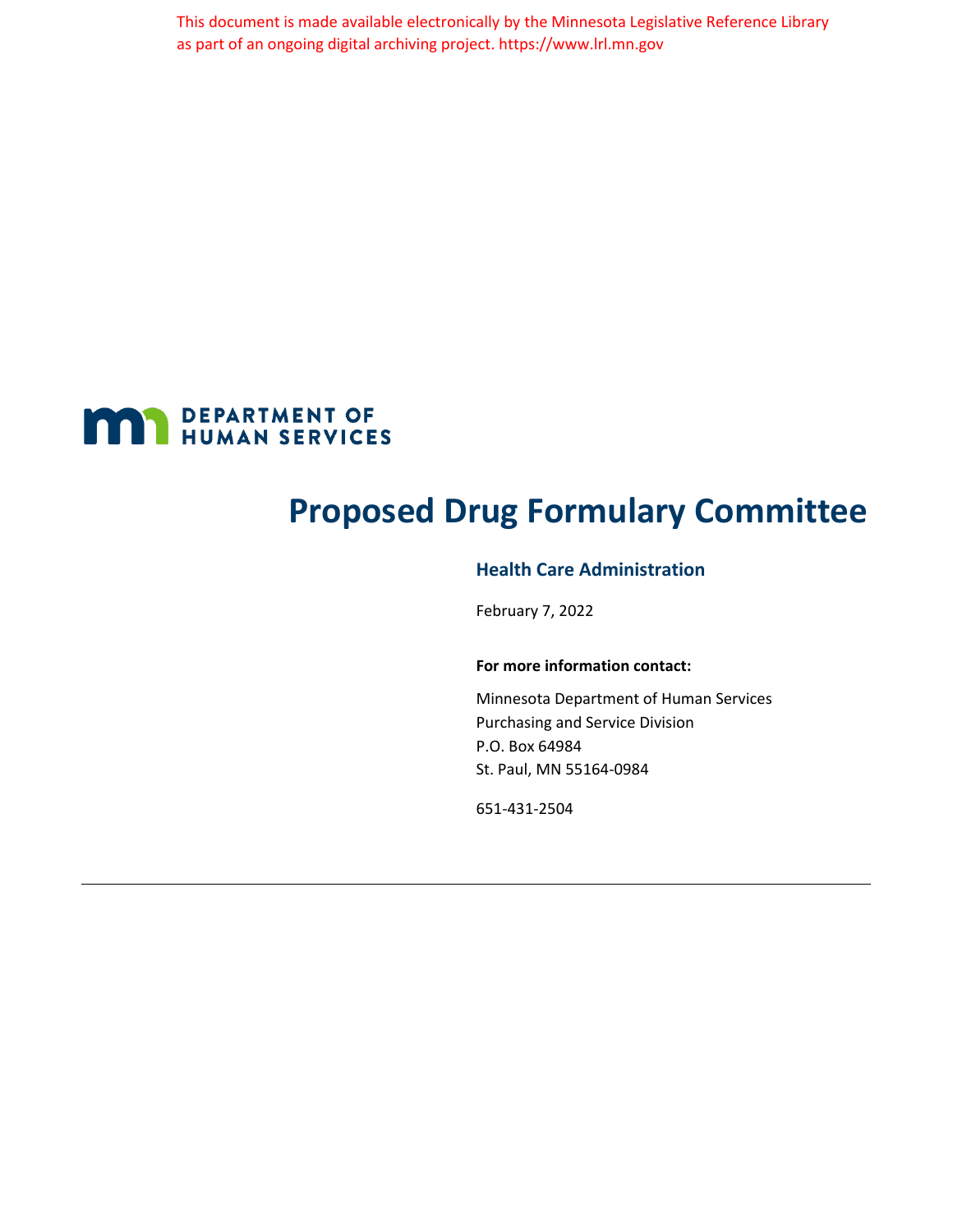

For accessible formats of this information or assistance with additional equal access to human services, write to DHS.info@state.mn.us, call 651-431-2504, or use your preferred relay service. ADA1 (2-18)

Minnesota Statutes, Chapter 3.197, requires the disclosure of the cost to prepare this report. The estimated cost of preparing this report is \$20,000.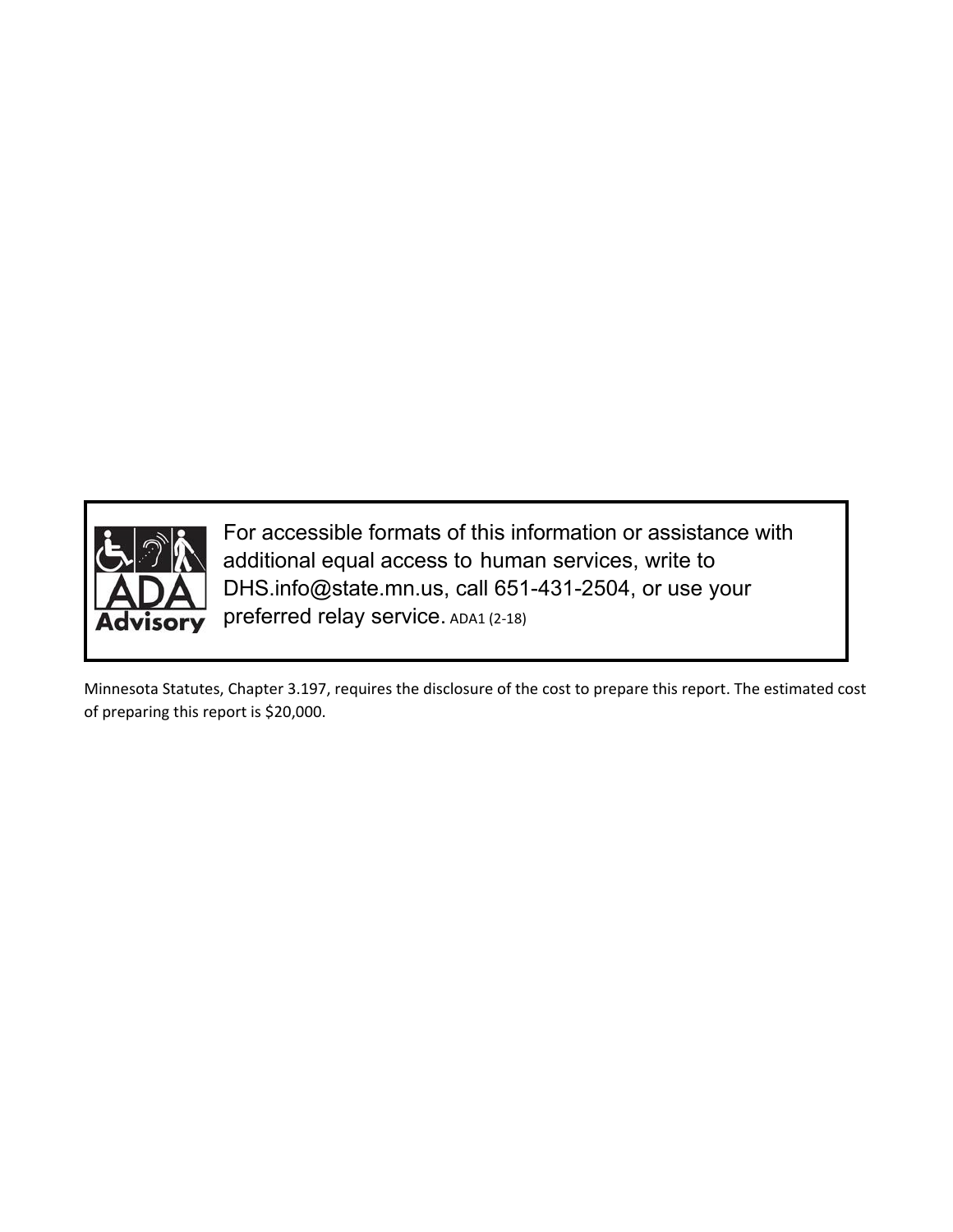## **Table of Contents**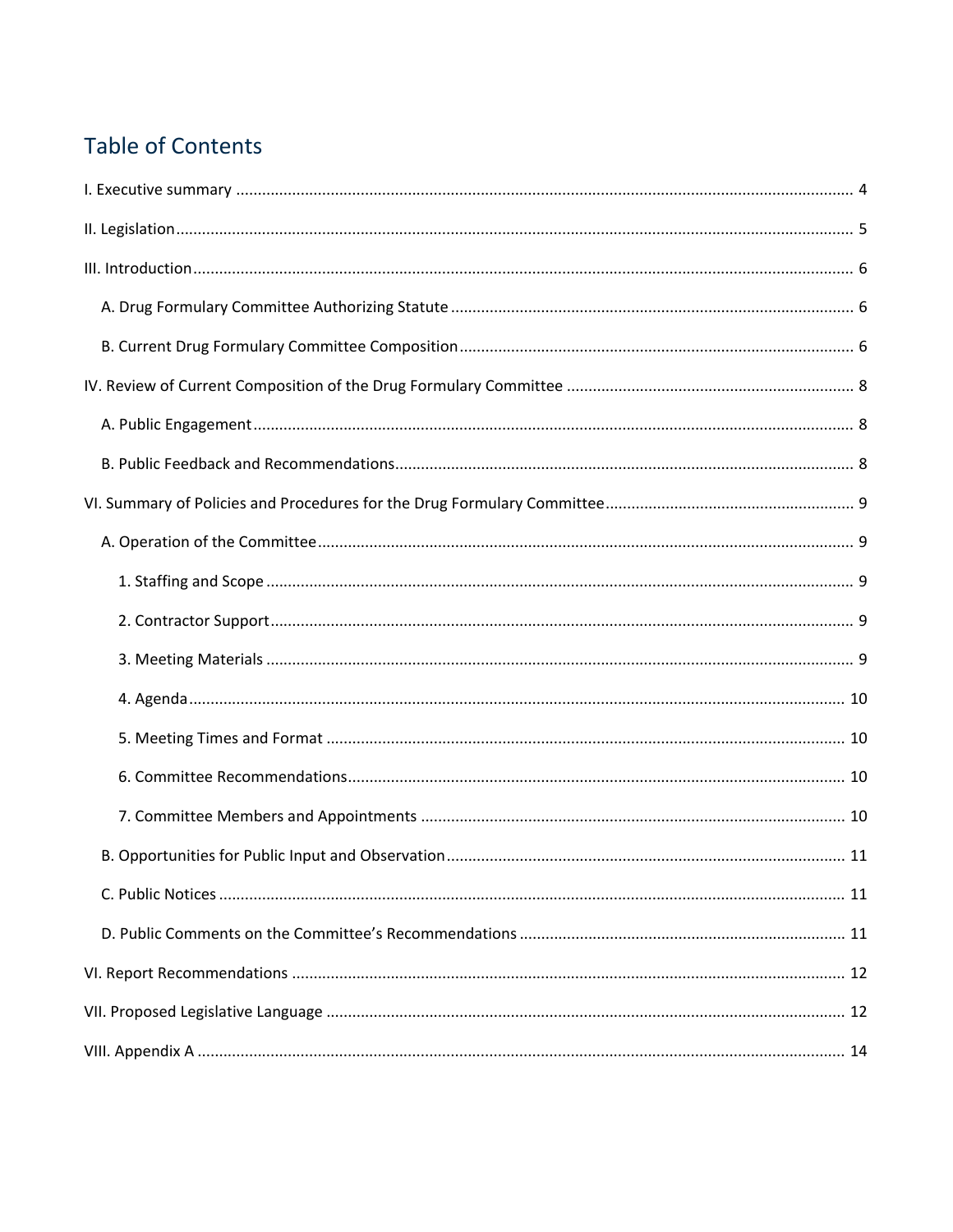# <span id="page-3-0"></span>**I. Executive summary**

In accordance with the mandate from the 2021 Legislature, DHS completed stakeholder engagement regarding the composition of the Drug Formulary Committee (DFC), and provided a summary of the policies and procedures of the committee. Following the stakeholder engagement, DHS is recommending adding another consumer representative, which is a current or former recipient of Medical Assistance, and allowing for the addition of more physician members. DHS also recommends appointing members that increase the diversity of the DFC membership and continuing to explore additional ways of communicating information about open positions to maximize diversity in the applicant pool of candidates. DHS also recommends ensuring the DFC does not sunset so as to allow for public participation to continue with regards to the management of the pharmacy benefit.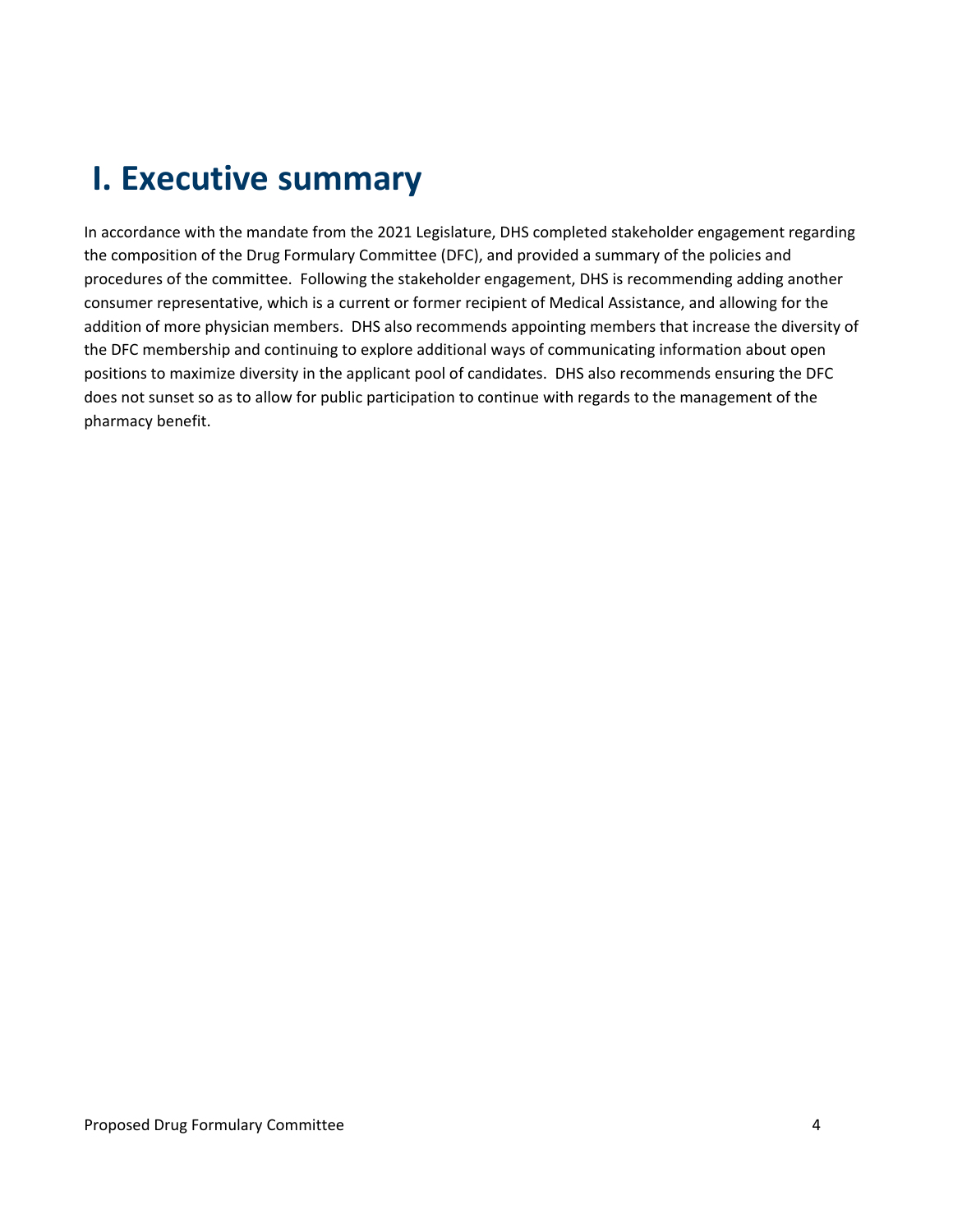# <span id="page-4-0"></span>**II. Legislation**

Laws of Minnesota 2021, 1<sup>st</sup> Special Session, Article 1, Section 35:

### Sec. 35. **PROPOSED FORMULARY COMMITTEE.**

By March 1, 2022, the commissioner of human services, after soliciting recommendations from professional medical associations, professional pharmacy associations, and consumer groups, shall submit to the chairs and ranking minority members of the legislative committees with jurisdiction over health and human services an overview of the Formulary Committee under Minnesota Statutes, section 256B.0625, subdivision 13c, that includes:

- (1) a review of the current composition of and any recommended revisions to the membership of the committee. The review shall ensure the committee is composed of adequate representation of consumers and health care professionals with expertise in clinical prescribing; and
- (2) a summary of the committee's policies and procedures for the operation of the committee, opportunities for public input, providing public notice, and gathering public comments on the committee's recommendations and proposed actions.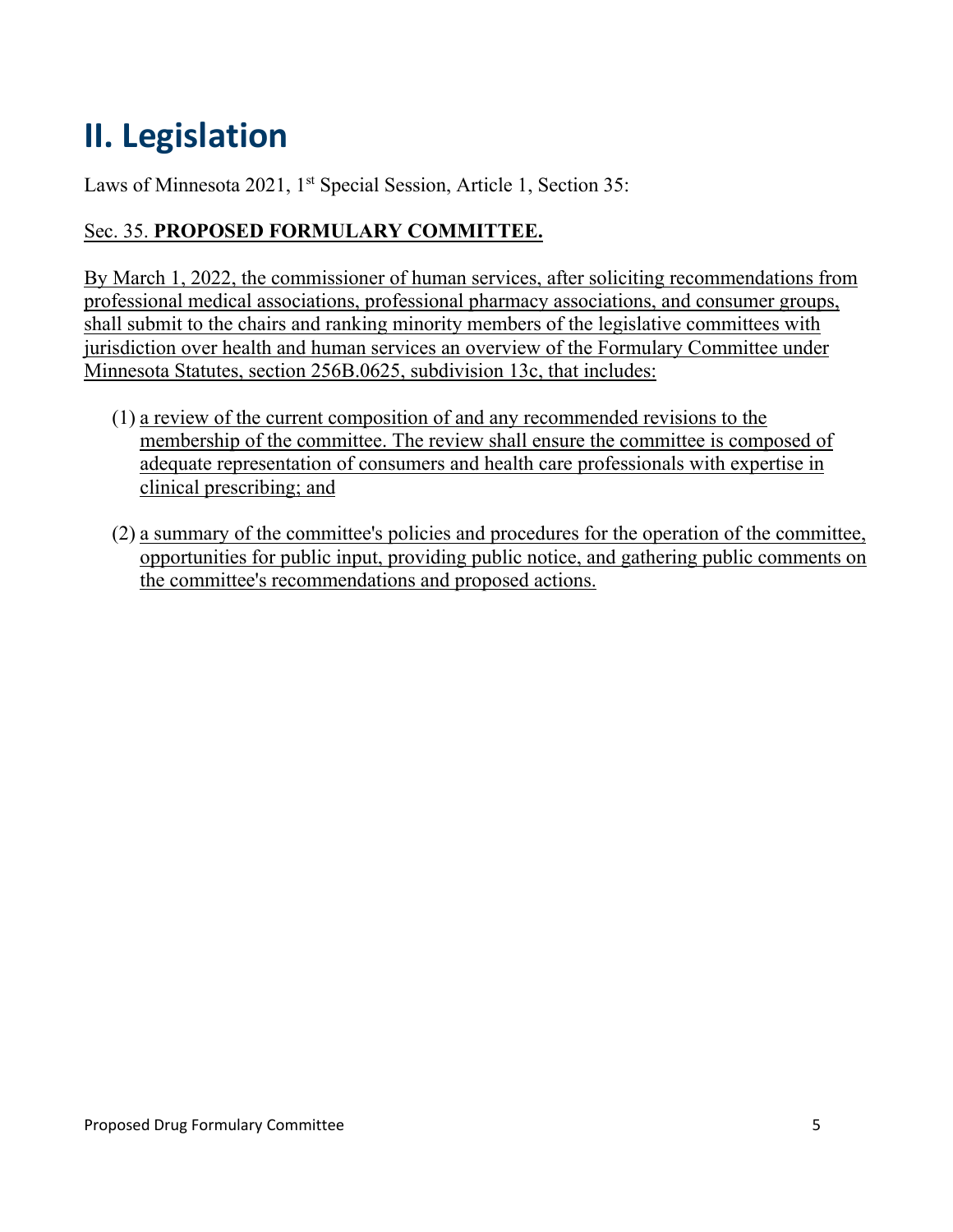# <span id="page-5-0"></span>**III. Introduction**

The Department of Human Services (DHS) manages the pharmacy benefit for Fee-for-Service (FFS) Medical Assistance (MA) members. DHS is also responsible for creating and maintaining the Preferred Drug List (PDL) to provide consistency in prescription drug benefit across all MA health plans (Fee-for-Service and Managed Care MA health plans). In accordance with federal requirements, DHS must ensure that payments are made for services that medically necessary. The Drug Formulary Committee was created by the Minnesota Legislature to serve as a public-facing advisory body that make recommendations to the DHS Commissioner on drug coverage policies within the pharmacy benefit that conform to standards of medical practice and make the best use of federal and state resources. There is no federal requirement for states to manage their pharmacy benefit in collaboration with a public committee; however, most states follow this same, or a similar, process. In addition, there has been interest in the US Congress to establish minimum standards for these public committees advising state Medicaid programs across the country (e.g., code of conduct, conflict of interest disclosure and transparency requirements, etc.). While the names of these public committees may vary (e.g., some states may refer to these public committees as Pharmacy and Therapeutics Committees or P&T Committees), the operations are similar in that they are comprised of non-state employee clinicians, non-clinicians and are conducted with public observation and participation.

## <span id="page-5-1"></span>**A. Drug Formulary Committee Authorizing Statute**

Section 256B.0625, subdivision 13c. **Formulary Committee**. The commissioner, after receiving recommendations from professional medical associations and professional pharmacy associations, and consumer groups shall designate a Formulary Committee to carry out duties as described in subdivisions 13 to 13g. The Formulary Committee shall be comprised of four licensed physicians actively engaged in the practice of medicine in Minnesota, one of whom must be actively engaged in the treatment of persons with mental illness; at least three licensed pharmacists actively engaged in the practice of pharmacy in Minnesota; and one consumer representative; the remainder to be made up of health care professionals who are licensed in their field and have recognized knowledge in the clinically appropriate prescribing, dispensing, and monitoring of covered outpatient drugs. Members of the Formulary Committee shall not be employed by the Department of Human Services, but the committee shall be staffed by an employee of the department who shall serve as an ex officio, nonvoting member of the committee. The department's medical director shall also serve as an ex officio, nonvoting member for the committee. Committee members shall serve three-year terms and may be reappointed by the commissioner. The Formulary Committee shall meet at least twice per year. The commissioner may require more frequent Formulary Committee meetings as needed. An honorarium of \$100 per meeting and reimbursement for mileage shall be paid to each committee member in attendance. The Formulary Committee expires June 30, 2023.

### <span id="page-5-2"></span>**B. Current Drug Formulary Committee Composition**

#### **Pharmacists**

Proposed Drug Formulary Committee 6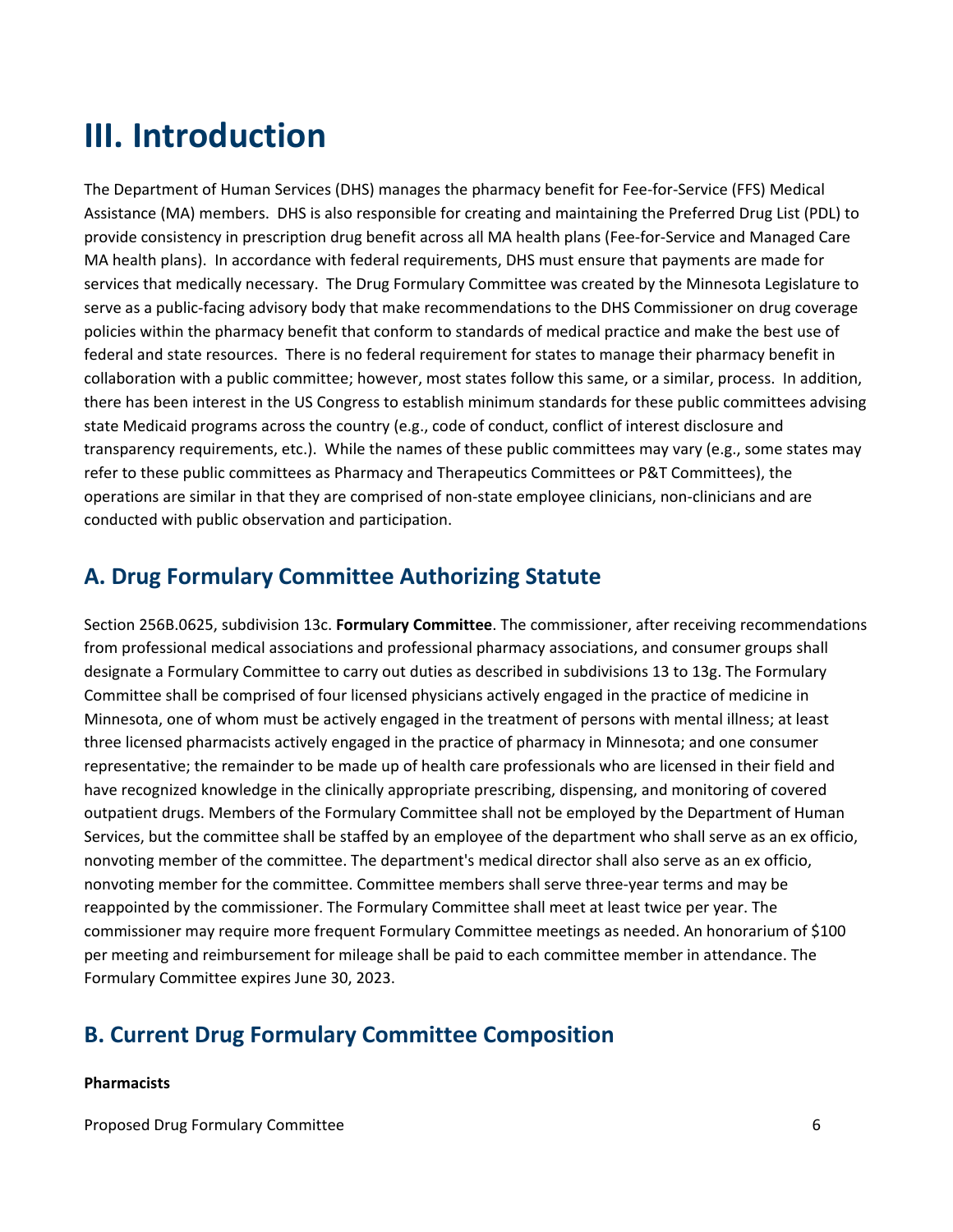- Margaret Blackstone Artz, R.Ph., Ph.D. Clinical Analytics Consultant
- Tim Cernohous, Pharm.D., Ph.D. AmerisourceBergen
- Monica Brands, RPh. Cub Pharmacy
- Ramona Powell, Pharm.D. CVS Health
- Kelly Ruby, Pharm. D. North Point Health and Wellness Center

#### **Licensed health care professionals**

- Mary Benbenek, Ph.D., APRN University of Minnesota School of Nursing
- Tsewang Ngodup, MD, CMD, HMDC Hennepin County Medical Center

#### **Physicians**

- Kyle Lehenbauer, M.D. Veterans Affairs Medical Center, Minneapolis, MN
- Kathryn Lombardo, M.D. Olmsted Medical Center
- James R. Phillips, M.D. Sanford Health
- Michael R Sprehe, M.D., MPH, FACP, FAAP Children's Hospitals and Clinics of Minnesota

#### **Consumer representative**

• Stuart T. Williams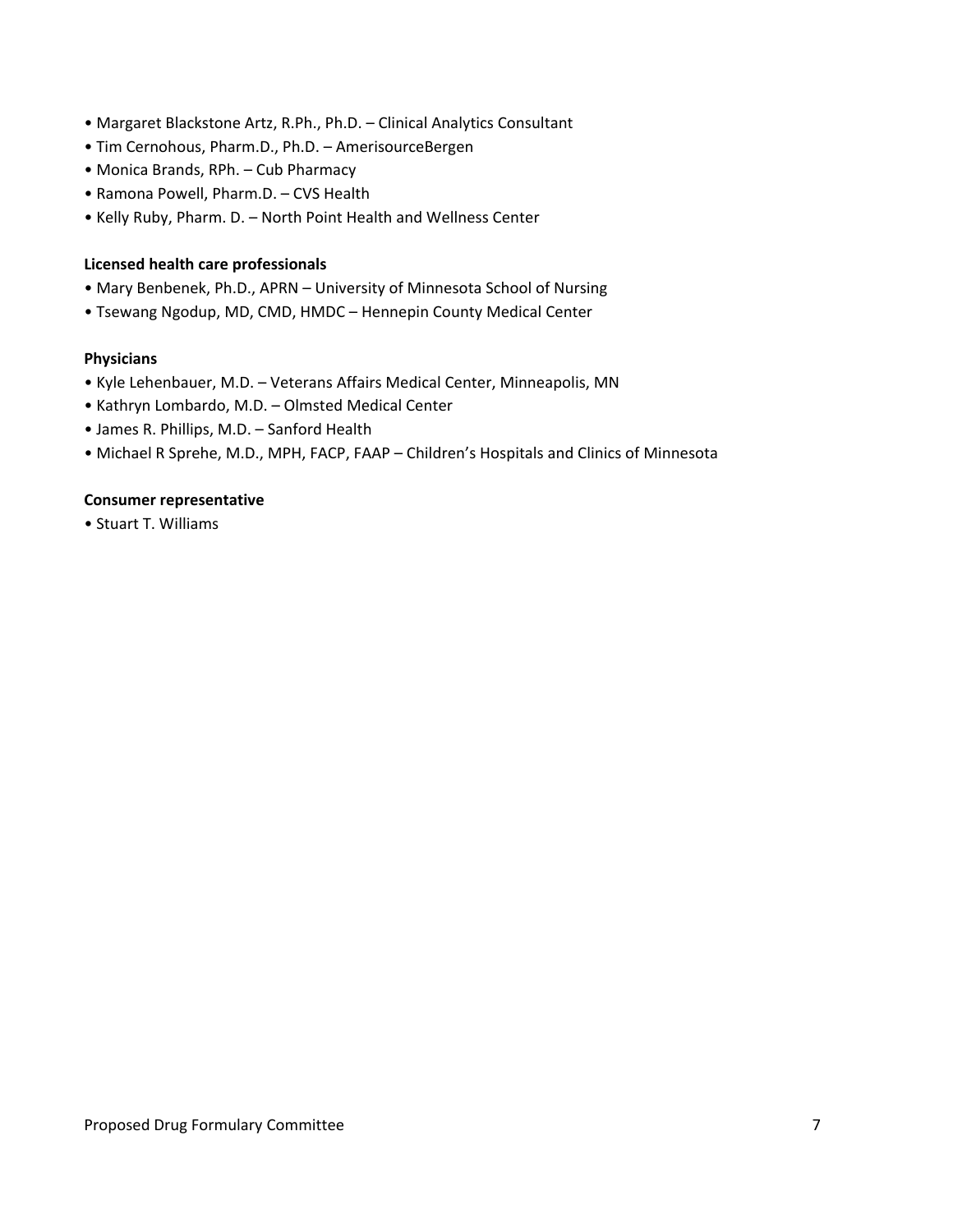# <span id="page-7-0"></span>**IV. Review of Current Composition of the Drug Formulary Committee**

DHS contracted with the Management and Analysis and Development (MAD) Division at the Minnesota Office of Management and Budget to design and conduct stakeholder engagement activities related to this report. While done independently, MAD did consult with DHS staff for technical assistance on the stakeholder feedback process and survey instrument.

## <span id="page-7-1"></span>**A. Public Engagement**

The public engagement activities and details are explained in the MAD report, which is included as Appendix A of this report. MAD conducted targeted outreach to 15 stakeholder organizations to provide written comments, facilitated a public meeting to allow for verbal comments, and provided an additional opportunity for the general public to provide written comments following the public meeting. Written and/or verbal comments were received from 14 different stakeholders.

## <span id="page-7-2"></span>**B. Public Feedback and Recommendations**

A comprehensive summary of the 14 responses and recommendations submitted to MAD, including both written and/or verbal comments, is included in the MAD report included as Appendix A of this report. The general themes included in the responses from the public and stakeholders organizations were a desire for additional consumer and health care professionals, as well as to maximize diversity of members in both professional expertise and experience and racial diversity.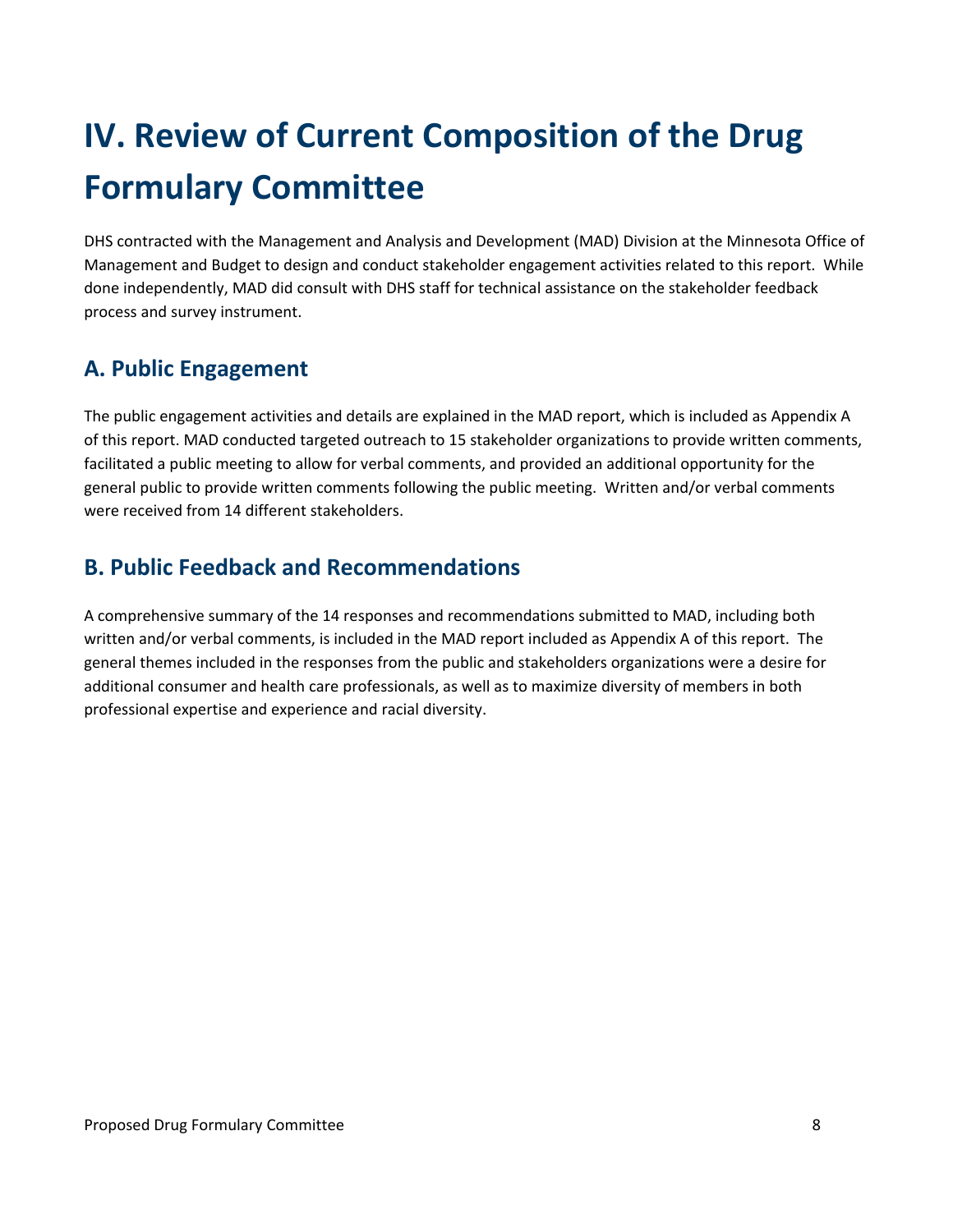# <span id="page-8-0"></span>**VI. Summary of Policies and Procedures for the Drug Formulary Committee**

## <span id="page-8-1"></span>**A. Operation of the Committee**

### <span id="page-8-2"></span>**1. Staffing and Scope**

The Drug Formulary Committee (DFC) is staffed by one pharmacist, who is an ex officio non-voting member, employed by DHS. This staff member is the primary administrative staff member responsible for the execution of the logistics of the committee, as well as the primary liaison with the contractor that provides clinical support to the DFC (Magellan Health). The Medicaid Medical Director is also an ex officio non-voting member employed by DHS. The DFC provides independent clinical recommendations to DHS regarding which drugs should be subject to prior authorization as defined in Minnesota Statutes, section256B.0625, subdivision 13f, including the placement of drugs in preferred and non-preferred status on the Preferred Drug List (PDL), which over-the counter drugs should be covered, and the drug formulary as defined in Minnesota Statutes, section 256B.0625, subdivision 13d.

### <span id="page-8-3"></span>**2. Contractor Support**

DHS contracts with Magellan Health through a competitive bidding process. Magellan Health, through its contracts with other state Medicaid agencies, establishes the National Medicaid Pooling Initiative (NMPI). The NMPI is approved by the Centers for Medicare and Medicaid Services (CMS) and establishes a mechanism to help state Medicaid programs pool purchasing power to negotiate with pharmaceutical companies. The Preferred Drug List (PDL) is created, in part, as a result of these pricing negotiations, and with clinical input from Magellan and the DFC regarding all clinical aspects of managing a drug, or drug class, within the PDL. As a full service contracted PDL vendor, Magellan Health also provides comprehensive clinical review materials for the DFC. The materials include information regarding PDL classes and non-PDL related clinical prior authorization criteria. The materials are copyrighted and therefore are proprietary, non-public trade secret, data and not able to be shared by DHS with the public.

### <span id="page-8-4"></span>**3. Meeting Materials**

Public meeting materials for the DFC meetings are posted online on the DHS website at least 7 days in advance of the DFC meetings: [https://mn.gov/dhs/partners-and-providers/news-initiatives-reports](https://mn.gov/dhs/partners-and-providers/news-initiatives-reports-workgroups/minnesota-health-care-programs/drug-formulary-committee/)[workgroups/minnesota-health-care-programs/drug-formulary-committee/.](https://mn.gov/dhs/partners-and-providers/news-initiatives-reports-workgroups/minnesota-health-care-programs/drug-formulary-committee/) Posted meeting materials include proposed preferred/nonpreferred status of drugs within the PDL, clinical prior authorization criteria and other drug coverage policies. Materials that contain non-public data are not available online and cannot be disclosed by DHS.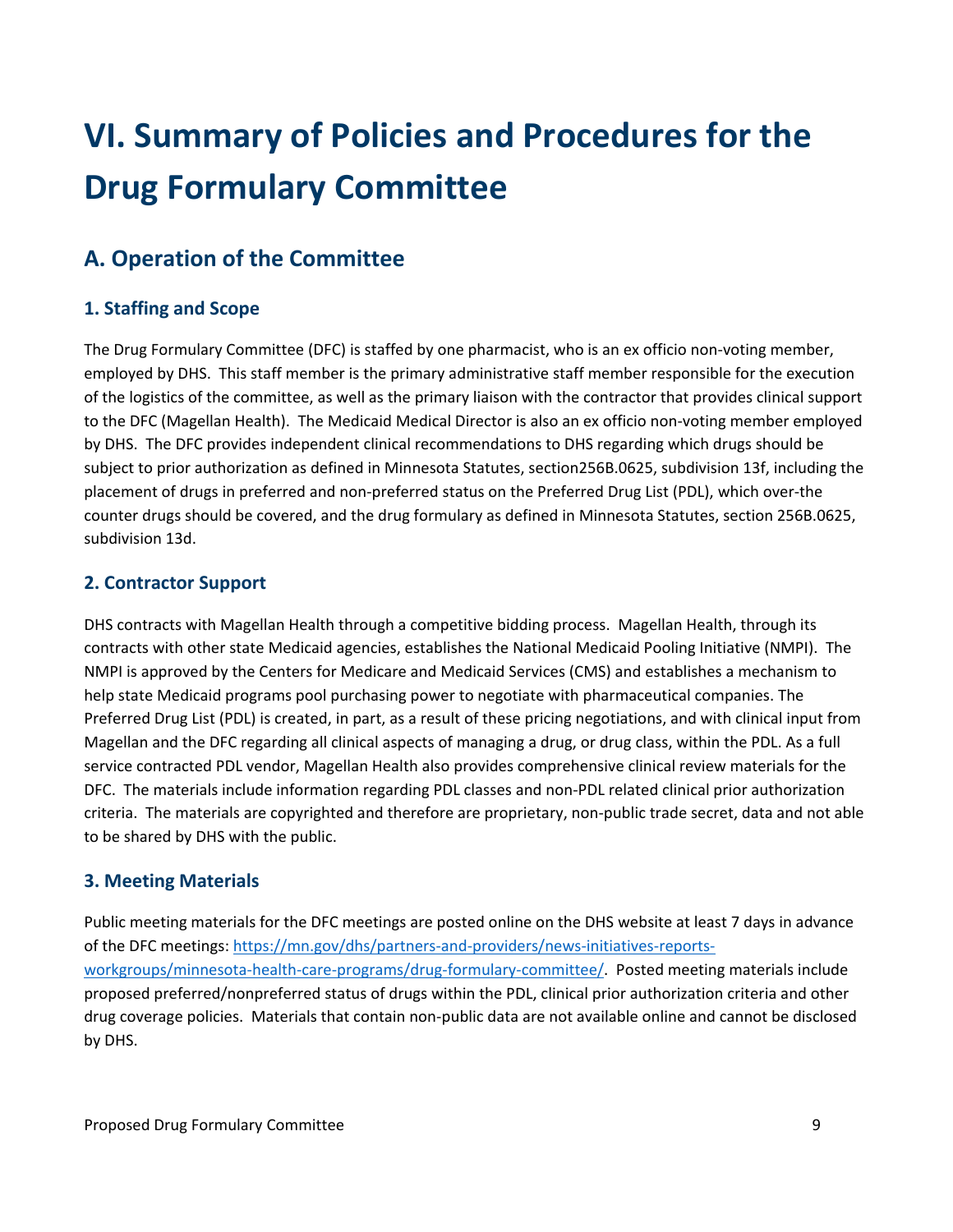### <span id="page-9-0"></span>**4. Agenda**

The agenda for the DFC meetings is posted online at least 30 days in advance of the DFC meetings at: [https://mn.gov/dhs/partners-and-providers/news-initiatives-reports-workgroups/minnesota-health-care](https://mn.gov/dhs/partners-and-providers/news-initiatives-reports-workgroups/minnesota-health-care-programs/drug-formulary-committee/)[programs/drug-formulary-committee/.](https://mn.gov/dhs/partners-and-providers/news-initiatives-reports-workgroups/minnesota-health-care-programs/drug-formulary-committee/) Notice that the agenda has been uploaded to the website is also distributed via the Drug Formulary Committee GovDelivery Listserv, to which anyone can subscribe.

### <span id="page-9-1"></span>**5. Meeting Times and Format**

The meeting dates and logistics for the meeting are posted online at least 30 days in advance of the DFC meetings at: [https://mn.gov/dhs/partners-and-providers/news-initiatives-reports-workgroups/minnesota](https://mn.gov/dhs/partners-and-providers/news-initiatives-reports-workgroups/minnesota-health-care-programs/drug-formulary-committee/)[health-care-programs/drug-formulary-committee/.](https://mn.gov/dhs/partners-and-providers/news-initiatives-reports-workgroups/minnesota-health-care-programs/drug-formulary-committee/) Prior to COVID-19, the meetings had been in-person only; however, during the COVID-19 pandemic, the meetings have transitioned to an online-only format. Both the inperson meetings and online-only meetings are public meetings. Notice of the meeting dates and times is also distributed via the Drug Formulary Committee GovDelivery Listserv. The DFC conducts its public meeting in accordance with the state's Open Meeting Laws. All members of the public are able to observe DFC meetings in their entirety as there are no closed-door or executive sessions at any DFC meeting. DHS continues to review policies and practices to determine how to host the DFC meetings in the future to maximize public participation, particularly if offering remote options can increase accessibility and participation by the public or promote recruitment and participation of members across all communities in Minnesota.

#### <span id="page-9-2"></span>**6. Committee Recommendations**

The DFC is an advisory body to DHS. The DFC makes recommendations to DHS about the coverage status of drugs discussed at the DFC meetings. DFC recommendations are only finalized during the public DFC meetings. DFC members with a potential or perceived conflict of interest on an issue under discussion are asked to recuse themselves from the discussion or votes on the issue. Conflicts of interest can vary and range from relatively minor potential conflicts, such as a member having a perceived inability to be objective on a particular drug or topic due to their personal or professional history, to more apparent conflicts, such as a member accepting direct or indirect funding from a drug's manufacturer for research, education, or marketing purposes. Recommendations from the DFC are not immediately effective or implemented by DHS and they are subject to an additional 15 day public comment period following the DFC meeting.

### <span id="page-9-3"></span>**7. Committee Members and Appointments**

The DFC committee composition is defined in statute. Recruitment, applications, and appointments are done via the Secretary of State's Board and Commissions website: [https://www.sos.state.mn.us/boards](https://www.sos.state.mn.us/boards-commissions/)[commissions/.](https://www.sos.state.mn.us/boards-commissions/) Additional outreach about vacancies is also done to the various professional organizations to maximize participation and solicit recommendations of potential candidates.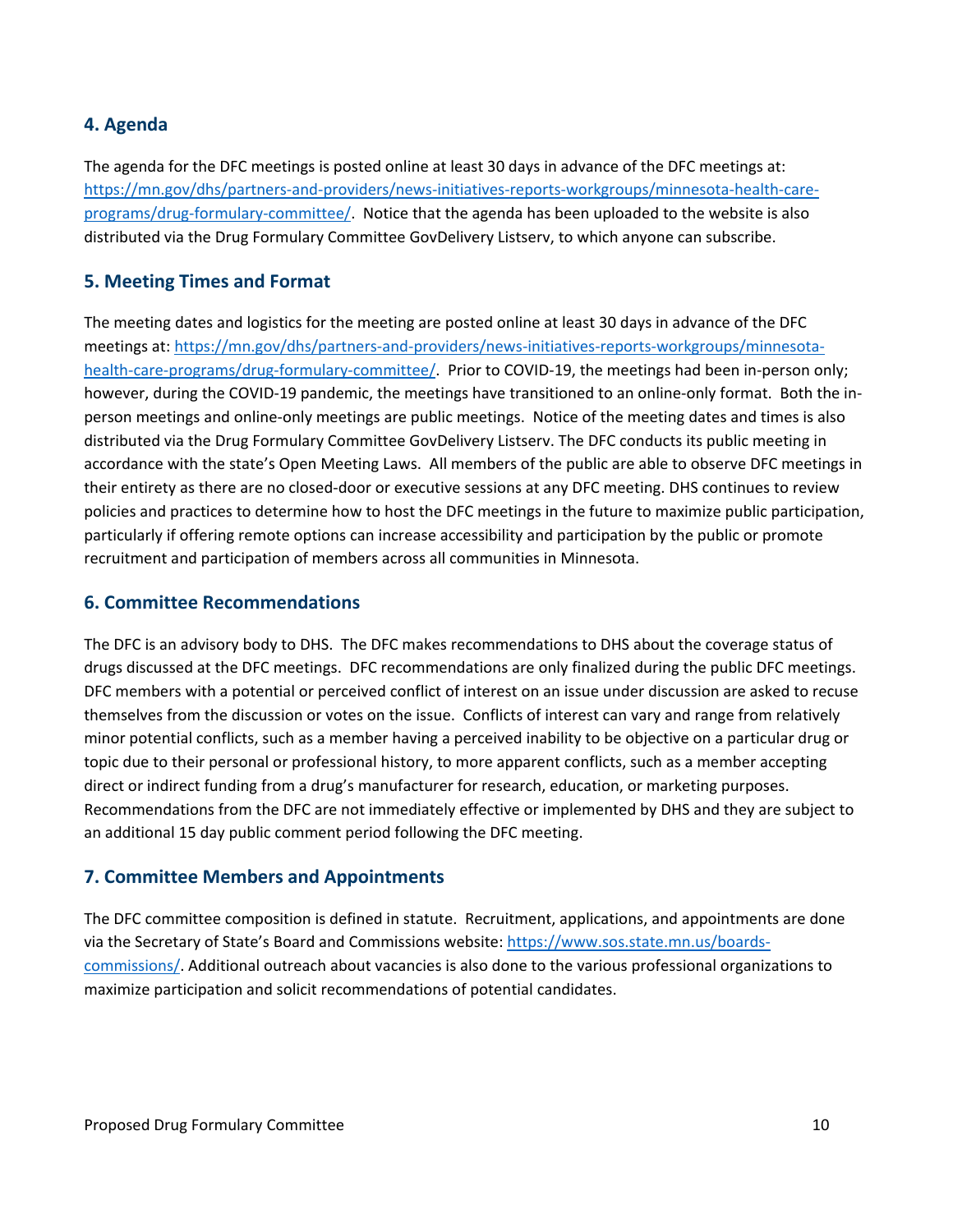## <span id="page-10-0"></span>**B. Opportunities for Public Input and Observation**

DHS seeks public participation and input at several stages throughout the DFC process. Members of the public are always welcome to submit public comments to the DFC at any time in writing. Written comments received in advance of the DFC meeting are distributed to members with the meeting materials, or in advance of the meeting with as much time as possible depending on when they are submitted. Verbal testimony is taken at the DFC meetings for up to the first hour of every DFC meeting. Following the DFC meetings, an additional 15-day public comment period is set aside to allow for additional comments regarding recommendations from the DFC. All comments are asked to be accompanied by a Conflict of Interest disclosure form; however, any member of the public may still provide written or verbal comments if they are unable, or unwilling, to complete a Conflict of Interest disclosure form.

## <span id="page-10-1"></span>**C. Public Notices**

Public notice of the meeting dates and times is distributed via the Drug Formulary Committee GovDelivery Listserv and available online at [https://mn.gov/dhs/partners-and-providers/news-initiatives-reports](https://mn.gov/dhs/partners-and-providers/news-initiatives-reports-workgroups/minnesota-health-care-programs/drug-formulary-committee/)[workgroups/minnesota-health-care-programs/drug-formulary-committee/.](https://mn.gov/dhs/partners-and-providers/news-initiatives-reports-workgroups/minnesota-health-care-programs/drug-formulary-committee/)

## <span id="page-10-2"></span>**D. Public Comments on the Committee's Recommendations**

Following the public DFC meeting, DHS provides at least an additional 15 day public comment period prior to implementing any of the DFC's recommendations.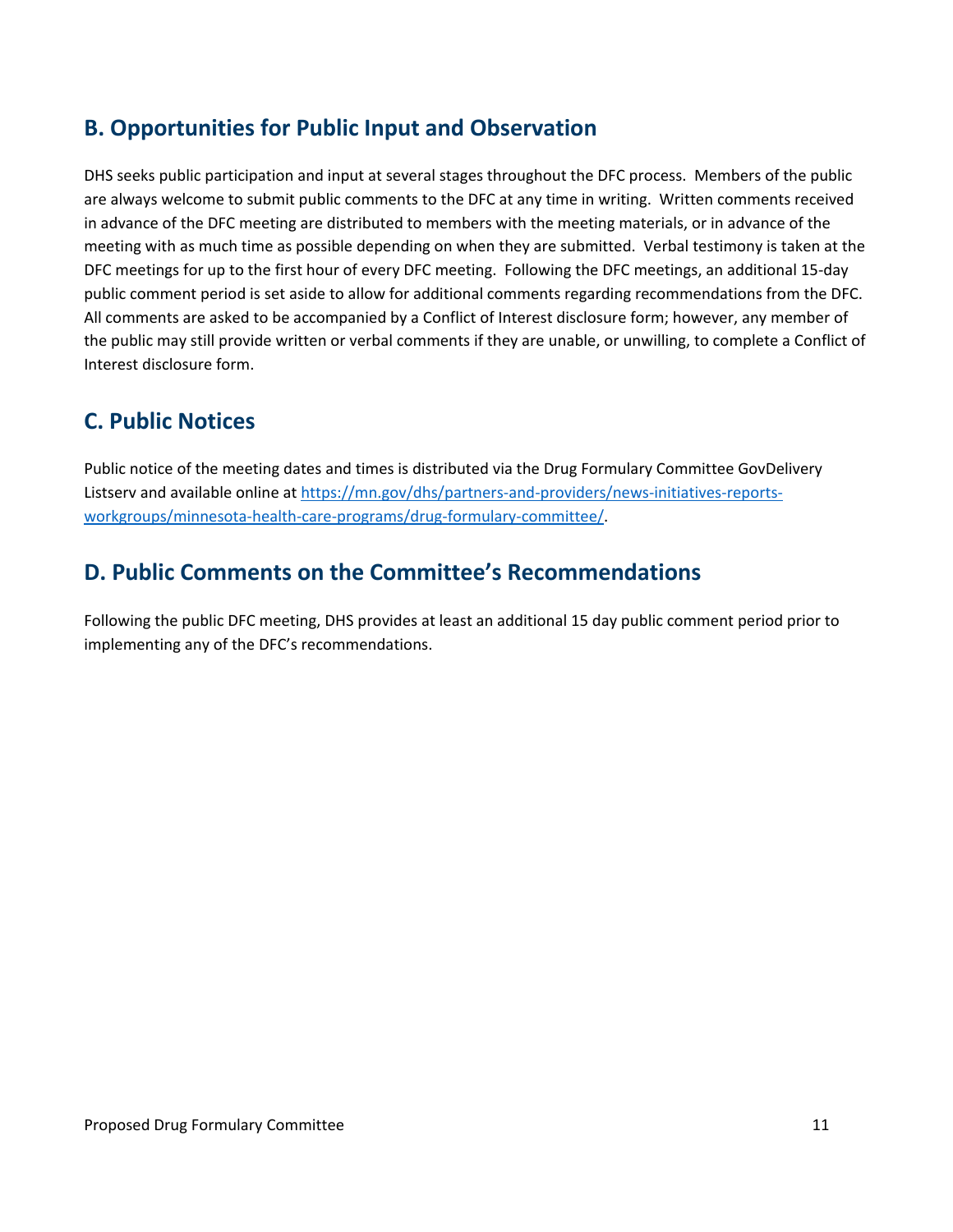# <span id="page-11-0"></span>**VI. Report Recommendations**

DHS recommends that the committee composition for the DFC be amended to allow DHS the opportunity to recruit additional physicians by removing the firm cap of four physicians currently established in statute. DHS also recommends adding an additional consumer representative that is either a current or former Medical Assistance member, or a parent or caregiver of a current or former Medical Assistance member. Additionally, DHS would recommend that the DFC's current sunset date be eliminated in order to ensure that the committee remains active into the future so that the public has an opportunity for input and participation in the pharmacy benefit design and administration.

DHS does not recommend specifying a specific place of employment that would qualify health care providers to participate on the DFC as providers can, and do, change jobs while serving on the committee; providers can be associated with multiple institutions and already represent a broader view of the healthcare marketplace than their single working title might imply; and recruitment of providers to volunteer on the committee is already very difficult. To illustrate the difficulty in recruiting volunteer members, the current physician position that expires in May of 2022 was recently posted and failed to generate a single applicant by the date this report was drafted. Maximizing the department's flexibility in recruiting providers helps ensure that DHS can maintain the important, independent, clinical input from the community by filling vacancies as timely as possible.

DHS also recommends, and reaffirms, that diversity in the membership of the DFC is important. Diversity in membership helps provide for diversity being part of the conversations and recommendations coming out of the DFC. Whenever possible, DHS recommends appointing members that increase the diversity of the DFC membership from the applicant pool. This should also be accompanied by a continued focus on disseminating information about the open membership positions not only through professional organizations, but also through other advisory groups like the Cultural and Ethnic Communities Leadership Council.

## <span id="page-11-1"></span>**VII. Proposed Legislative Language**

Minnesota Statutes section 256B.0625, subdivision 13c. is amended to read:

Subd. 13c. **Formulary Committee**. The commissioner, after receiving recommendations from professional medical associations and professional pharmacy associations, and consumer groups shall designate a Formulary Committee to carry out duties as described in subdivisions 13 to 13g. The Formulary Committee shall be comprised of at least four licensed physicians actively engaged in the practice of medicine in Minnesota, one of whom must be actively engaged in the treatment of persons with mental illness; at least three licensed pharmacists actively engaged in the practice of pharmacy in Minnesota; and one two consumer representatives, one of which is a current or former medical assistance member or the parent or guardian of a current or former medical assistance member; the remainder to be made up of health care professionals who are licensed in their field and have recognized knowledge in the clinically appropriate prescribing, dispensing, and monitoring of covered outpatient drugs. Members of the Formulary Committee shall not be employed by the Department of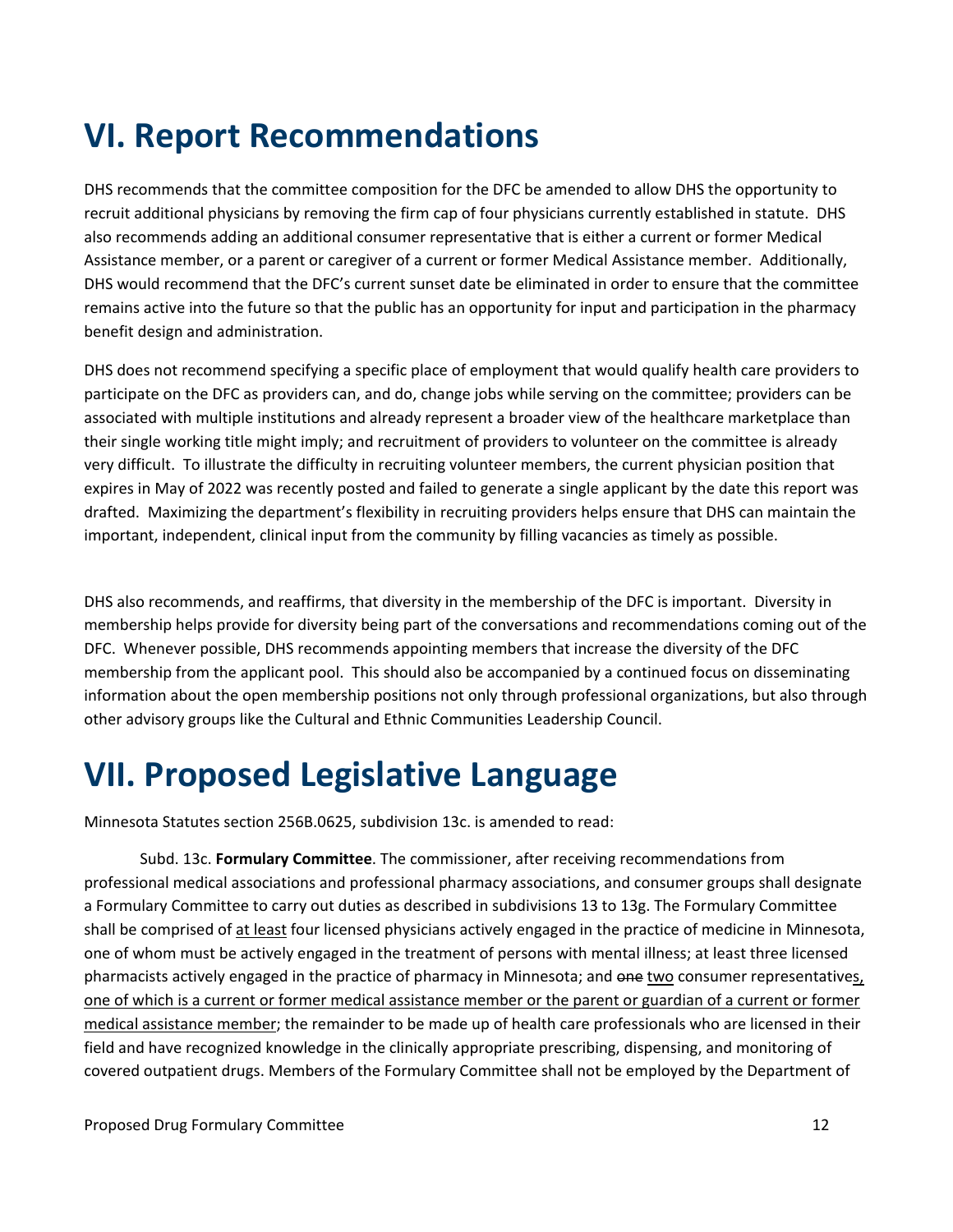Human Services, but the committee shall be staffed by an employee of the department who shall serve as an ex officio, nonvoting member of the committee. The department's medical director shall also serve as an ex officio, nonvoting member for the committee. Committee members shall serve three-year terms and may be reappointed by the commissioner. The Formulary Committee shall meet at least twice per year. The commissioner may require more frequent Formulary Committee meetings as needed. An honorarium of \$100 per meeting and reimbursement for mileage shall be paid to each committee member in attendance. The Formulary Committee expires June 30, 2023. does not expire as provided in section [15.059, subdivision 6.](https://www.revisor.mn.gov/statutes/cite/15.059#stat.15.059.6)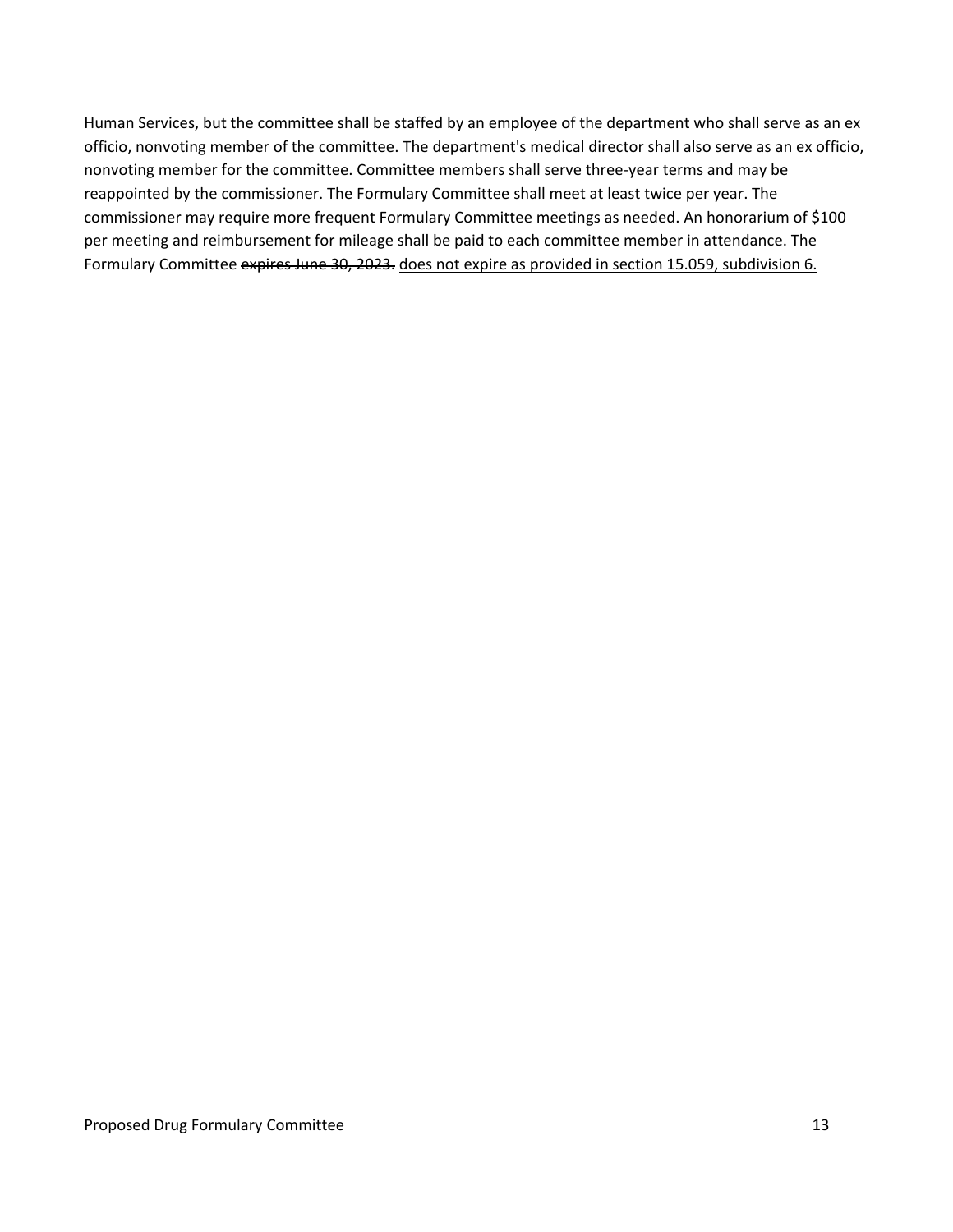# <span id="page-13-0"></span>**VIII. Appendix A**

Stakeholder Feedback: Composition of the Drug Formulary Committee; December 29, 2021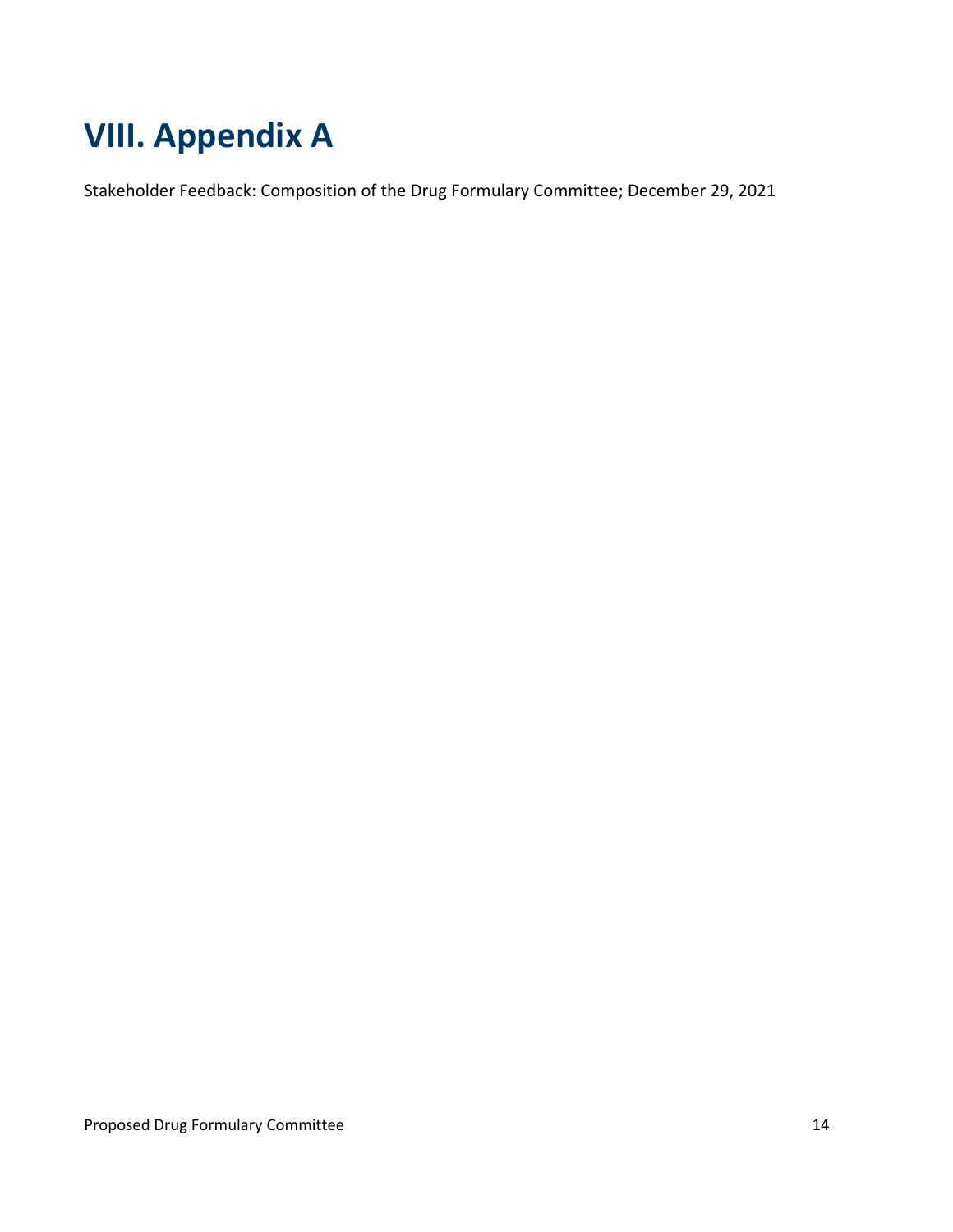

# Stakeholder Feedback: Composition of the Drug Formulary Committee

Minnesota Department of Human Services December 29, 2021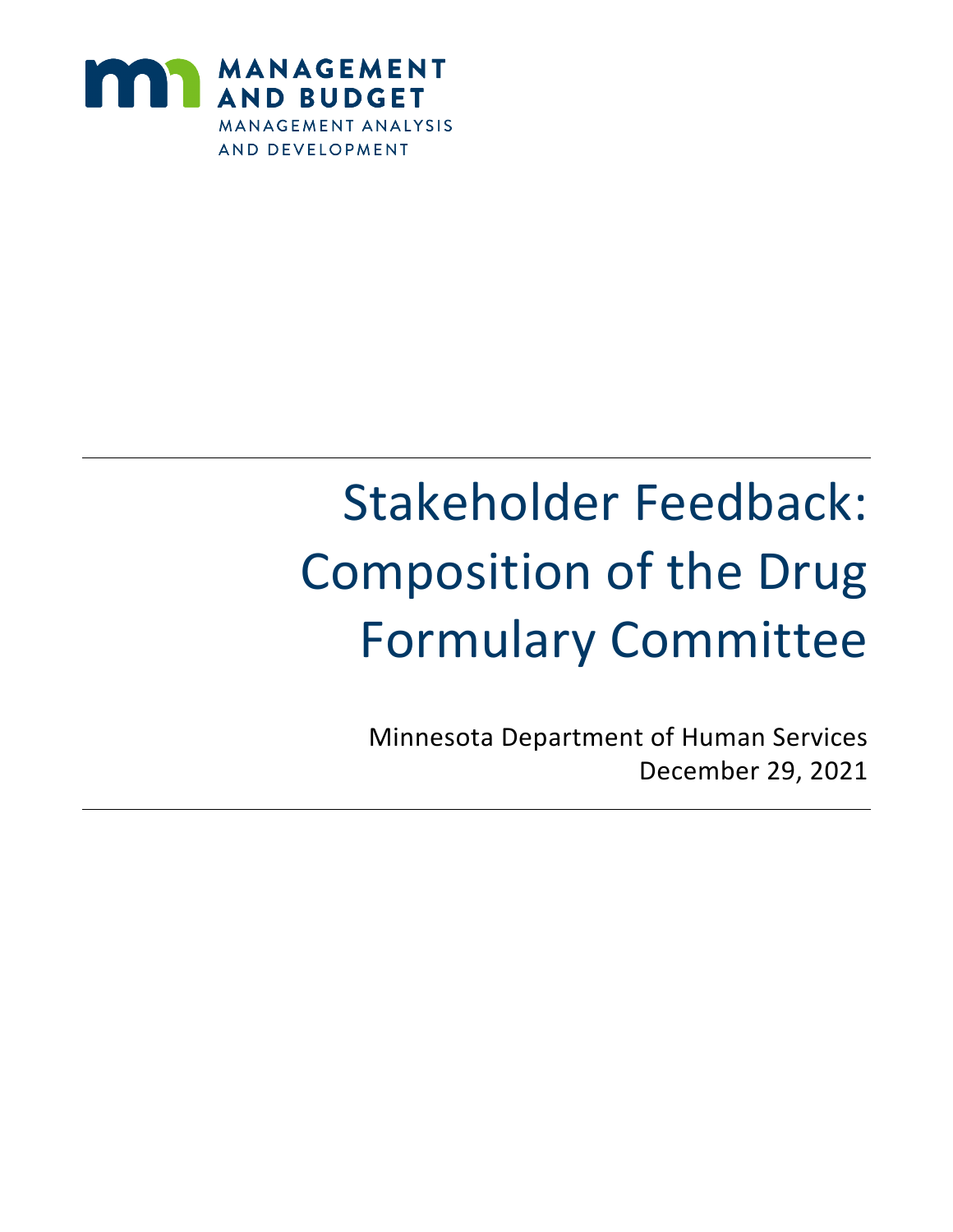## **Project Team**

Karen Gaides Mariyam Naadha

## **Enterprise Director**

Beth Bibus

## **Contact Information**

Telephone: 651-259-3800 Email: Management.Analysis@state.mn.us Website: mn.gov/mmb/mad

Address: 658 Cedar Street Centennial Office Building Room 300 Saint Paul, Minnesota 55155

## **Management Analysis and Development**

Management Analysis and Development is Minnesota government's in-house fee-for-service management consulting group. We have over 35 years of experience helping public managers increase their organizations' effectiveness and efficiency. We provide quality management consultation services to local, regional, state, and federal government agencies and public institutions.

## **Alternative Formats**

To request a reasonable accommodation and/or alternative format of this document contact us at 651-259- 3800, Management.Analysis@state.mn.us, or [accessibility.mmb@state.mn.us.](mailto:accessibility.mmb@state.mn.us)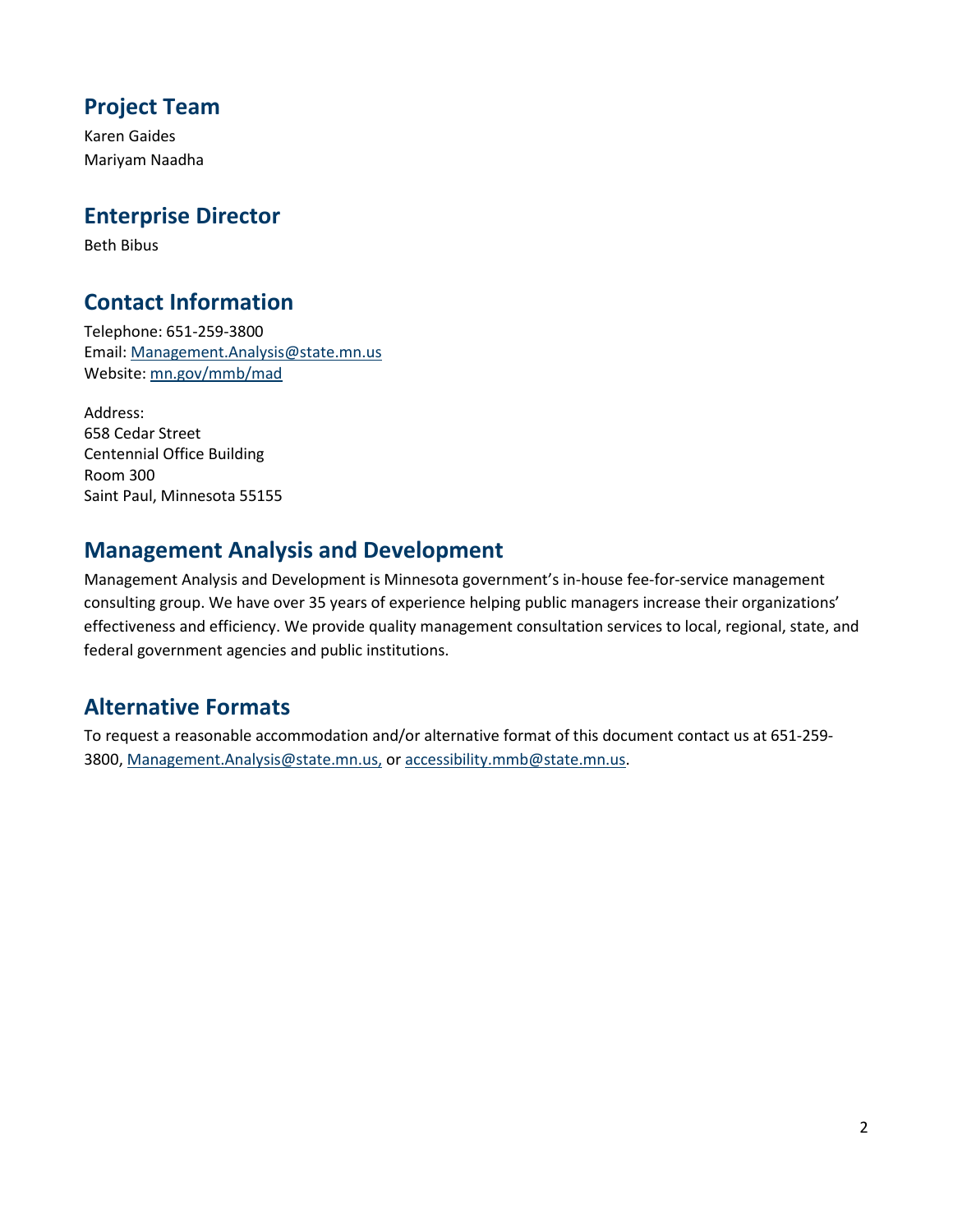## **Table of contents**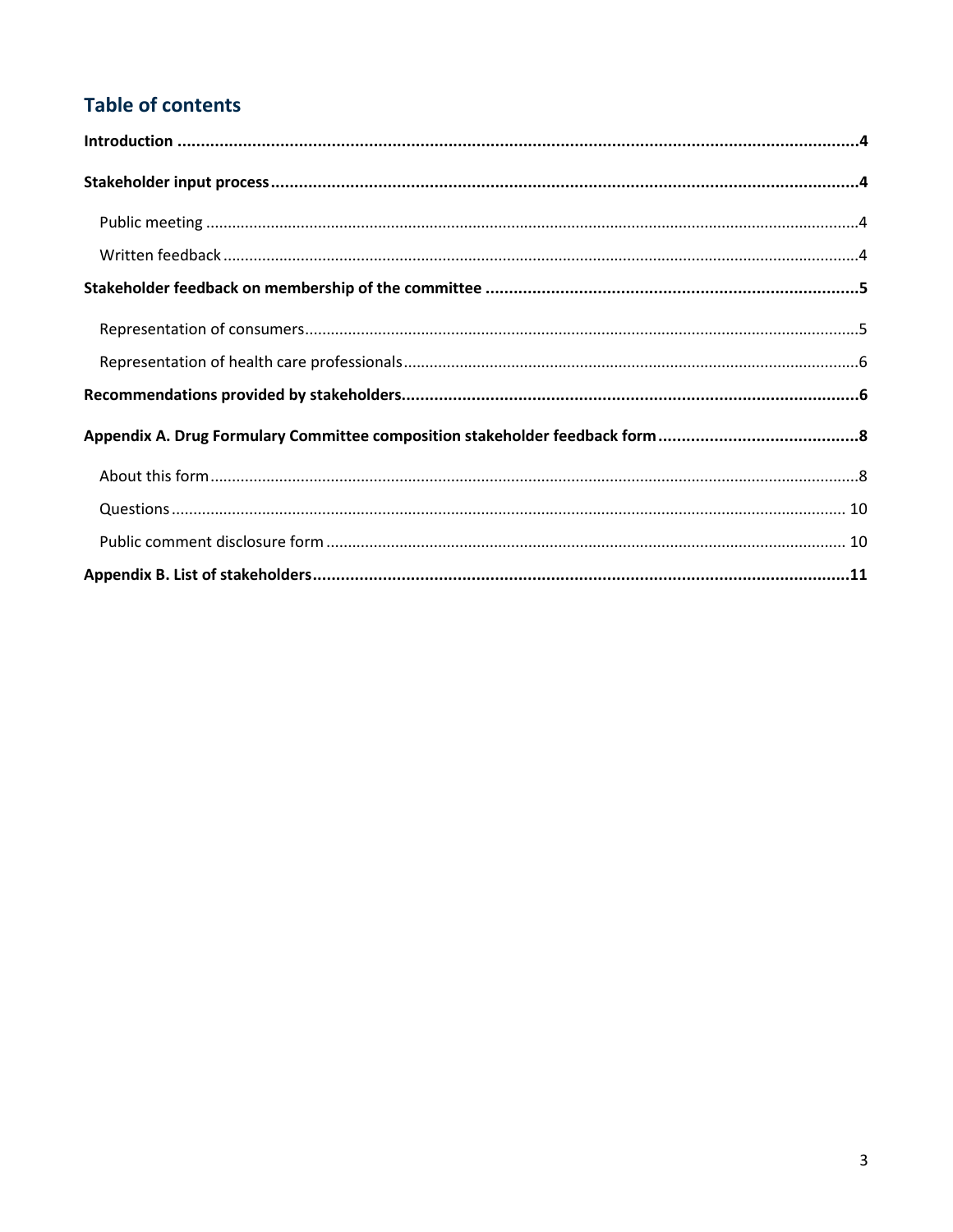# <span id="page-17-0"></span>**Introduction**

The Drug Formulary Committee (DFC) is empowered by the Minnesota Legislature (as described in Minnesota Statutes 256B.0625, subd.13) to review and recommend the drugs covered by Medicaid and MinnesotaCare through the Uniform Preferred Drug List (PDL) and determine which drugs require prior authorization to ensure medications are medically necessary for specific patients and appropriate for their situation. The DFC, appointed by the Commissioner of Human Services, is composed of four physicians (one in the treatment of mental illnesses), at least three pharmacists, a consumer representative, and other health care professionals that serve three-year terms.

The 2021 Minnesota Legislature directed the Department of Human Services (DHS) to obtain input and recommendations from professional medical associations, pharmacy associations, and consumer groups on the current composition of the DFC (Laws of Minnesota 2021, 1st Spec. Sess. chapter 7, article 1, section 35).

DHS asked Management Analysis and Development (MAD)<sup>[1](#page-17-4)</sup> to support this activity by administering an online form to collect feedback from stakeholders and by facilitating a public meeting with stakeholders to gain their input and recommendations. This report summarizes the feedback from stakeholders including their recommendations for the DFC.

# <span id="page-17-1"></span>**Stakeholder input process**

In total, fifteen stakeholders provided input to DHS through this process. Twelve stakeholders provided written input, one stakeholder provided verbal input, and two stakeholders provided verbal and written input (but are counted only once).

## <span id="page-17-2"></span>**Public meeting**

MAD designed and facilitated an online meeting of stakeholders on November 29, 2021. DHS invited stakeholders through the DFC listserv and announced the meeting on the DFC website. Stakeholders were offered the opportunity to provide input at the meeting through a registration process: stakeholders who indicated they wanted to attend the meeting were asked if they wanted to provide comment at the meeting. In all, 48 registered stakeholders were offered the opportunity to provide comment at the meeting. 33 stakeholders joined the meeting, and three of them provided comment.

## <span id="page-17-3"></span>**Written feedback**

DHS provided contact information for 16 representatives of professional medical associations, pharmacy associations, and patient organizations. MAD invited these stakeholders to complete an online feedback form (Appendix A) between November 8 and November 22. Five representatives of organizations provided input

<span id="page-17-4"></span><sup>&</sup>lt;sup>1</sup> MAD is the State of Minnesota's management consulting practice, providing custom-designed services to public sector clients.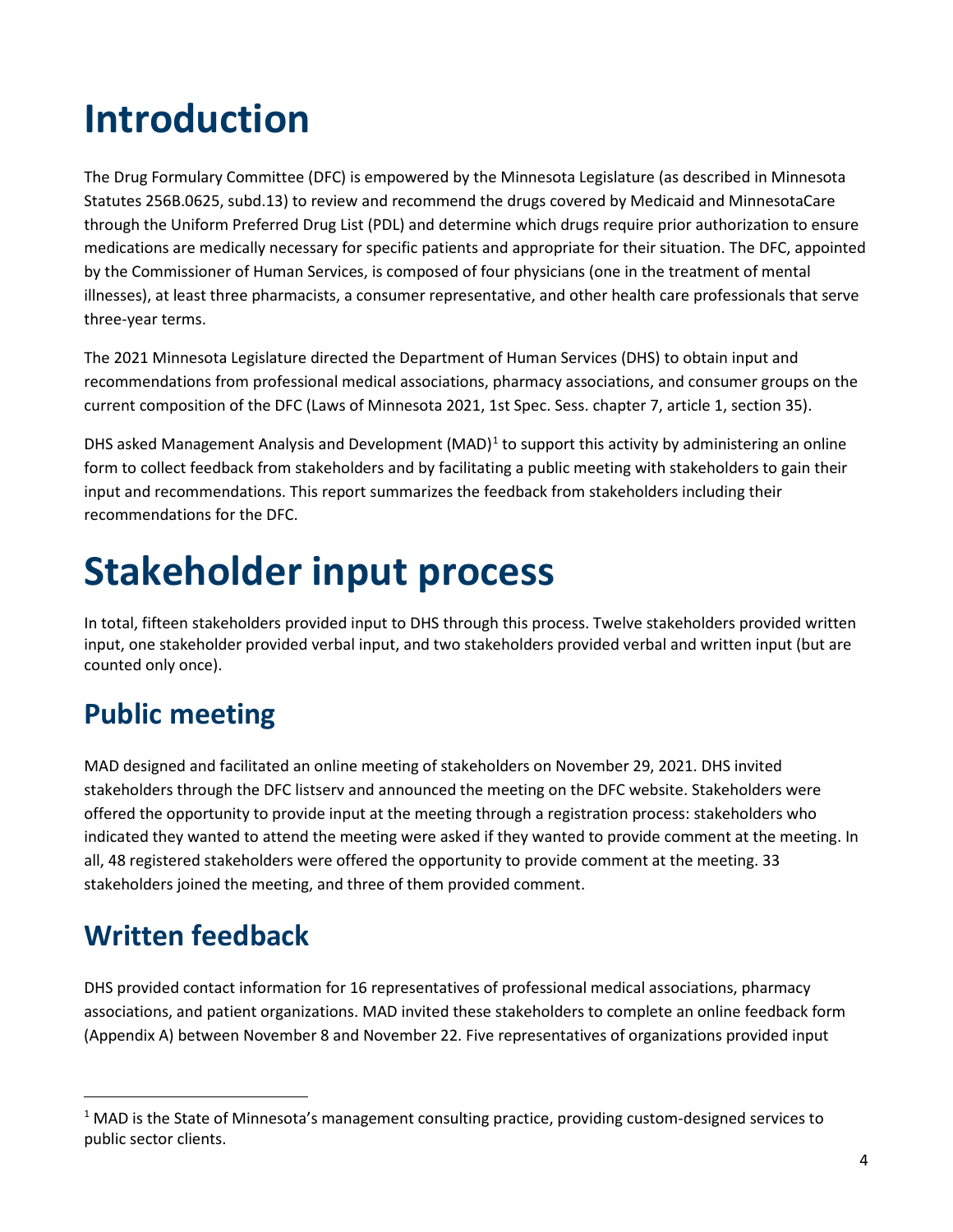through the online form. For a full list of organizations that were invited to complete the form and a list of those who completed the feedback form, refer to Appendix B.

Additionally, MAD provided the online feedback form from November 11 to December 3 for those who wished to provide written comments or who could not attend the public meeting. An additional nine stakeholders provided input.

# <span id="page-18-0"></span>**Stakeholder feedback on membership of the committee**

This section of the report provides a summary of participant comments regarding membership of the committee. Where relevant, it includes proportions of participants who provided related comments, using the terms below:

- **A few** is generally two or three.
- **Several** is generally more than a few, but less than one-fourth.
- **Most** is more than half, but less than two-thirds.
- **Nearly all** is greater than 90 percent.

## <span id="page-18-1"></span>**Perceptions of representation**

The feedback form described above asked stakeholders two specific questions about representation. Responses to these questions provide context for the summary of narrative input in the following sections. Overall, respondents indicated that the DFC does not have adequate membership in general or adequate membership of health care professionals with expertise in clinical prescribing. All respondents went on to offer input regarding improvements to the committee's membership or other recommendations. Readers should note that this group of respondents does not include those who provided verbal input.

#### **Table 1. Responses to feedback form questions (n=14)**

|                                                                                                                                 |               |    | Did not |  |
|---------------------------------------------------------------------------------------------------------------------------------|---------------|----|---------|--|
| Question                                                                                                                        | Yes           | No | answer  |  |
| Does the current Committee have adequate representation of<br>members?                                                          | $\mathcal{P}$ | 11 |         |  |
| Does the current Committee have adequate representation of<br>health care professionals with expertise in clinical prescribing? | 4             | Q  |         |  |

## **Representation of consumers**

Most commonly, stakeholders who provided written and verbal input indicated that there are not enough members on the committee, with several specifically saying that the committee lacks consumer or patient representation. While a few said this in more general terms, a few others said that it is important to increase the representation of patients including those who are most impacted by the recommendations of the committee. According to these stakeholders the current consumer representation does not have enough representation of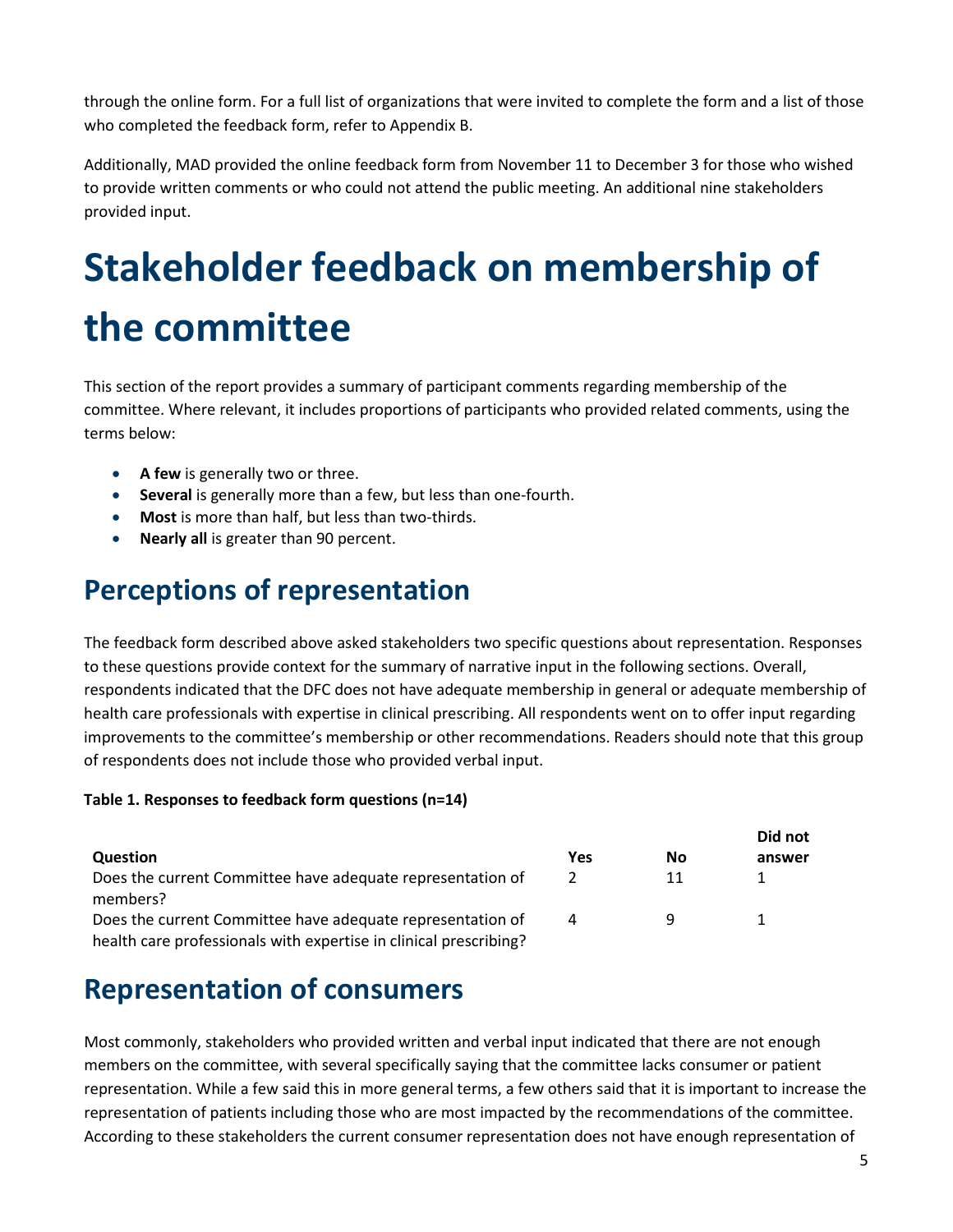consumers of Minnesota Health Care programs such as Medicaid and Minnesota Care. A few other stakeholders said that the committee also lacks disease-specific patient representation, including people with rare diseases or complex medical conditions who rely on new drugs, as well as patient advocacy organizations who can speak to the specific challenges of these communities. One stakeholder said that from an equity perspective, the members of the committee are overwhelmingly white and of higher socio-economic status and that the committee needs to be more racially representative of the consumers impacted by their decisions.

According to these stakeholders, this lack of representation leads to recommendations and decisions that do not reflect input from those most impacted by the recommendations or does not account for the patient impact of the drugs that are discussed at the committee.

## <span id="page-19-0"></span>**Representation of health care professionals**

Several stakeholders also indicated that there is not enough representation of healthcare providers or larger health care systems on the committee. Several stakeholders specifically discussed the need to increase healthcare professionals' representation including representation of medical and pharmacy professionals of the larger healthcare systems, such as M Health Fairview, Allina, and HealthPartners. According to one participant, many of the larger healthcare systems in the metro area care for Minnesota Health Care program patients, but the current committee does not have any members from these systems.

A few stakeholders also said that the current committee composition does not have enough representation of the healthcare professionals with specialty care or subject matter expertise such as pediatric specialty care, cardiometabolic diseases, and rare diseases. According to one participant, specialty care areas such as rare disease often rely on newly approved drugs or orphan drugs; having providers with expertise and experience diagnosing or treating these conditions would be important. Another participant said that cardiometabolic diseases are the leading cause of death in the US and having representation of providers with expertise in this area would be important.

One stakeholder expressed concern that, without outside specialized expertise, the PDL will not align with the standards of care in the community, resulting in consumers of Minnesota Health Care programs not receiving the same care or treatment options as those with other types of insurance. Another stakeholder also said that the options on the preferred drug list do not allow for patients of bleeding disorders to be treated to the current national and local standards of care.

A few participants also highlighted that it would be challenging or unrealistic to ensure that the composition of the committee has expertise in all the conditions or all new drugs coming into the market. These participants noted that it is unclear if and how outside expertise is consulted in making recommendations.

# <span id="page-19-1"></span>**Recommendations provided by stakeholders**

The following list is a summary of recommendations provided by stakeholders in both the public meetings and online feedback forms. (MAD has not evaluated these recommendations.)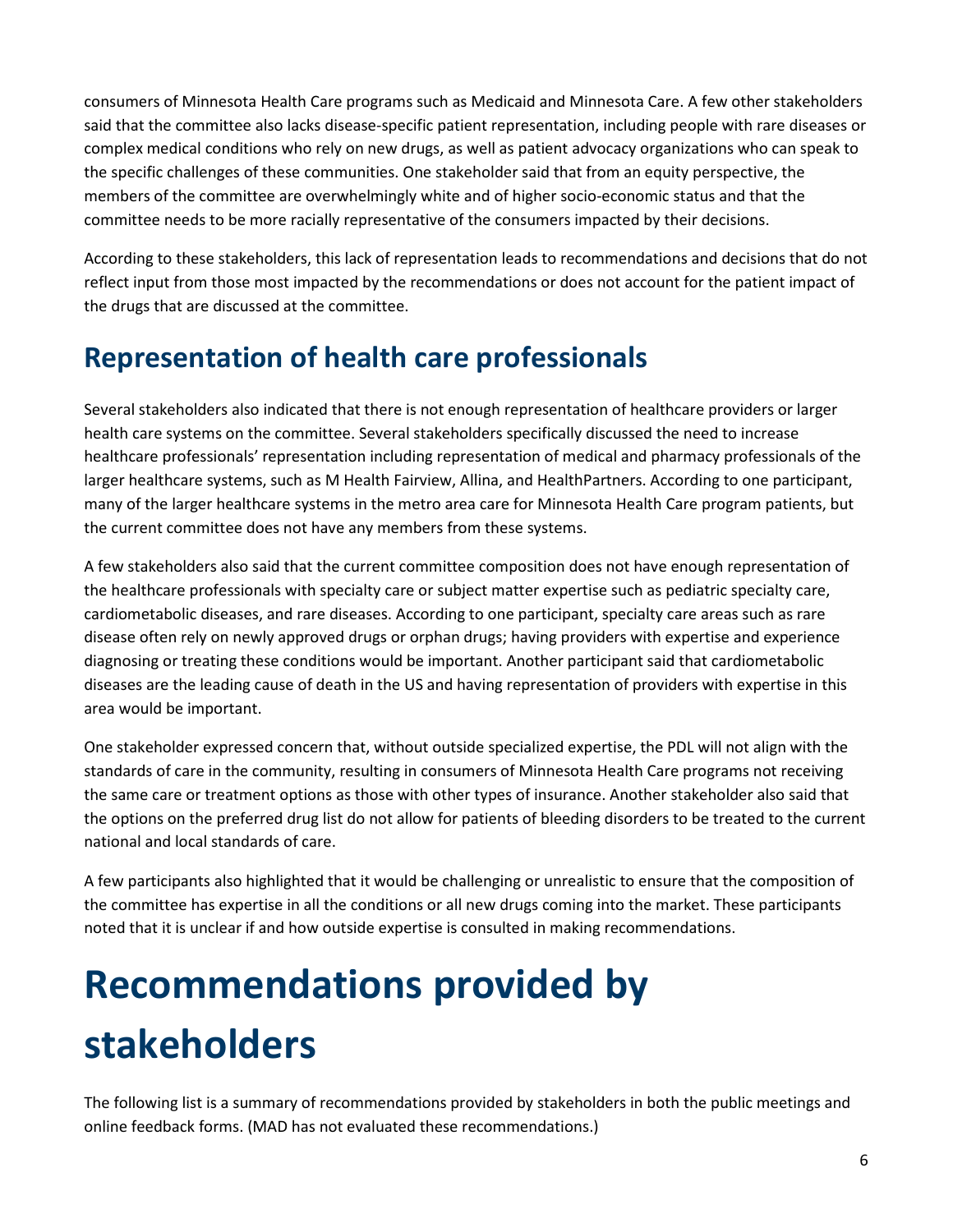- Add more consumer representatives or patient advocate representatives who are voting members to the committee including consumers receiving healthcare through the Minnesota Health Care programs, disease-specific representation (such as consumers with rare diseases, epilepsy, parents of children with disabilities or complex medical conditions), and individuals or representatives of community organizations connected to these issues.
- Increase representation of healthcare professionals engaged in specific practice areas, including those that care for Minnesota Health Care program consumers, treat people with disabilities, diagnose and treat rare diseases, provide pediatric specialty care, and treat complex medical conditions.
- Improve diversity of healthcare professionals to include those with specialization in administrative processes, clinical processes, and regulatory oversight.
- Ensure one of the pharmacists is a clinical pharmacist at a health care system (non-retail pharmacy, nonpharmaceutical industry).
- Improve recruitment process to the committee to ensure diversity in the committee.
- Improve consultation with outside expertise such as through a policy requiring consultation with subject matter experts in the field or add an ad-hoc nonvoting member who is a medical specialist in the disease that the drug is used to treat. This would include consultation with existing resources such as the University of Minnesota's academic medical center and advisory councils (for e.g., Rare Disease Advisory Council). DHS should also be clear about how it defines a subject matter expert.
- Improve transparency of decision-making process of the PDL so healthcare providers and public have improved understanding of reasons and justification for the decision.
- Dissolve the committee and establish a new board reflecting the diversity standards in all other state boards and councils. Emphasis should be placed on creating balance between industry and consumers. Appointment to the board should be made by the Commissioner of Human Services. Term limits would be defined by two, two-year terms, and the board would be chaired on a rotating basis between industry and consumer each year through election by the board.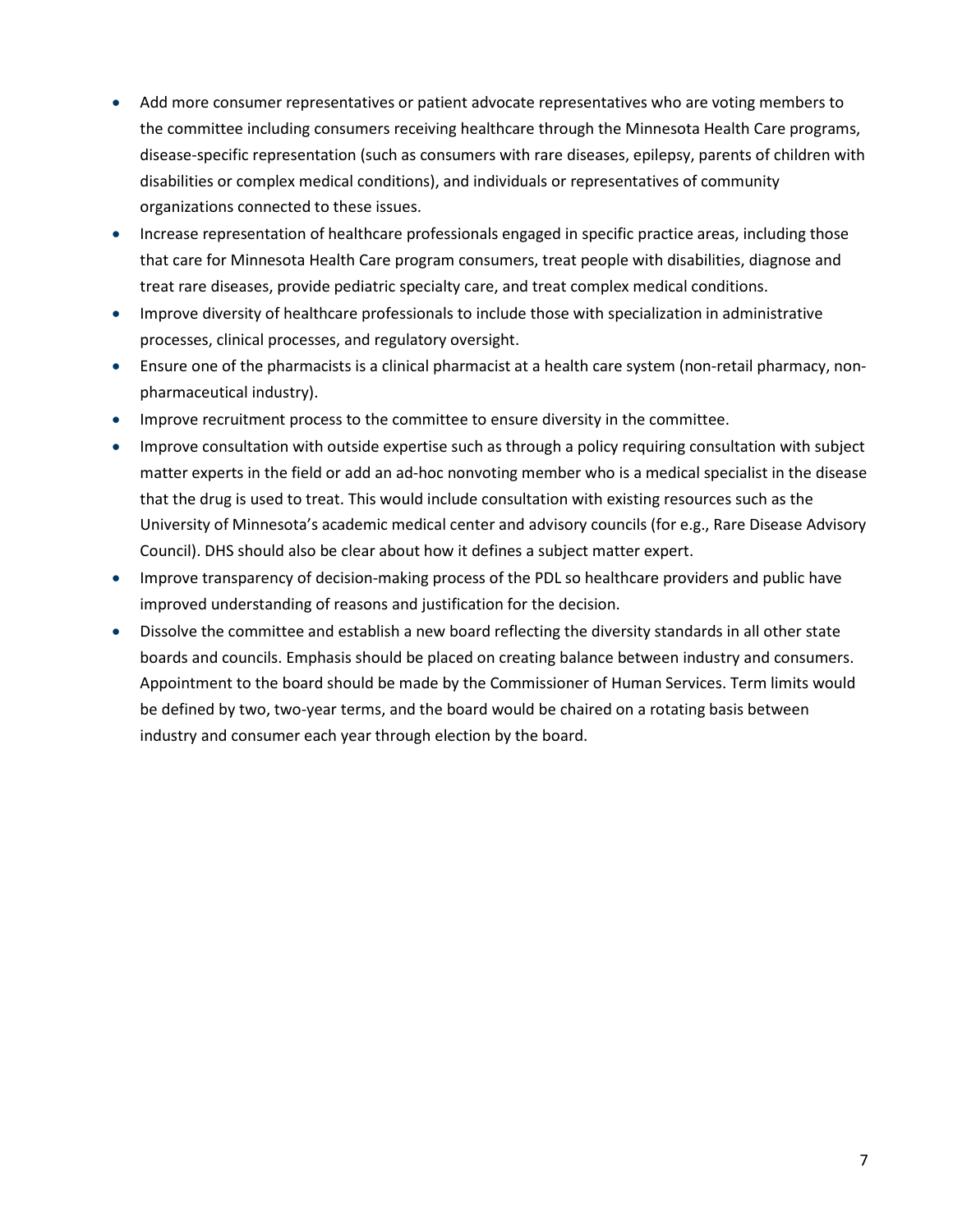# <span id="page-21-0"></span>**Appendix A. Drug Formulary Committee composition stakeholder feedback form**

The Department of Human Services (DHS) invites you to complete this short form and share your perspectives on the Drug Formulary Committee's current composition.

## <span id="page-21-1"></span>**About this form**

The Drug Formulary Committee is empowered by the Minnesota Legislature (as described i[n Minnesota Statutes](https://www.revisor.mn.gov/statutes/cite/256B.0625)  [256B.0625, subd.13\)](https://www.revisor.mn.gov/statutes/cite/256B.0625) to review and recommend the drugs covered by Medicaid and MinnesotaCare through the Uniform Preferred Drug (PDL) list and determine which drugs requires prior authorization to ensure medications are medically necessary for specific patients and appropriate for their situation. The Committee, appointed by the Commissioner of Human Services, is composed of four physicians (one in the treatment of mental illnesses), at least three pharmacists, a consumer representative, and other health care professionals that serve three-year terms.

The 2021 Minnesota Legislature directed DHS to gather input and recommendations from professional medical and pharmacy associations as well as consumer groups on the current composition of the Committee. This form seeks to gather your perspectives about the current composition. We will use your responses to this form to provide an overview of the current composition and any recommended revisions to the chairs and ranking minority members of the legislative committee with jurisdiction over health and human services by March 1, 2022.

DHS also plans to conduct a public meeting to hear stakeholders' perspectives on the current composition of the Committee.

Completing this form is voluntary and will take about 10 minutes to complete.

### **Data privacy**

DHS hired Management Analysis and Development (MAD) to administer this form and compile a summary of the responses. MAD is a separate section of Minnesota Management and Budget that provides neutral management consulting services for the public sector.

Information you provide in this form will be public. There will be no consequence to you if you decide not to complete it, but then we will not get the benefit of your feedback.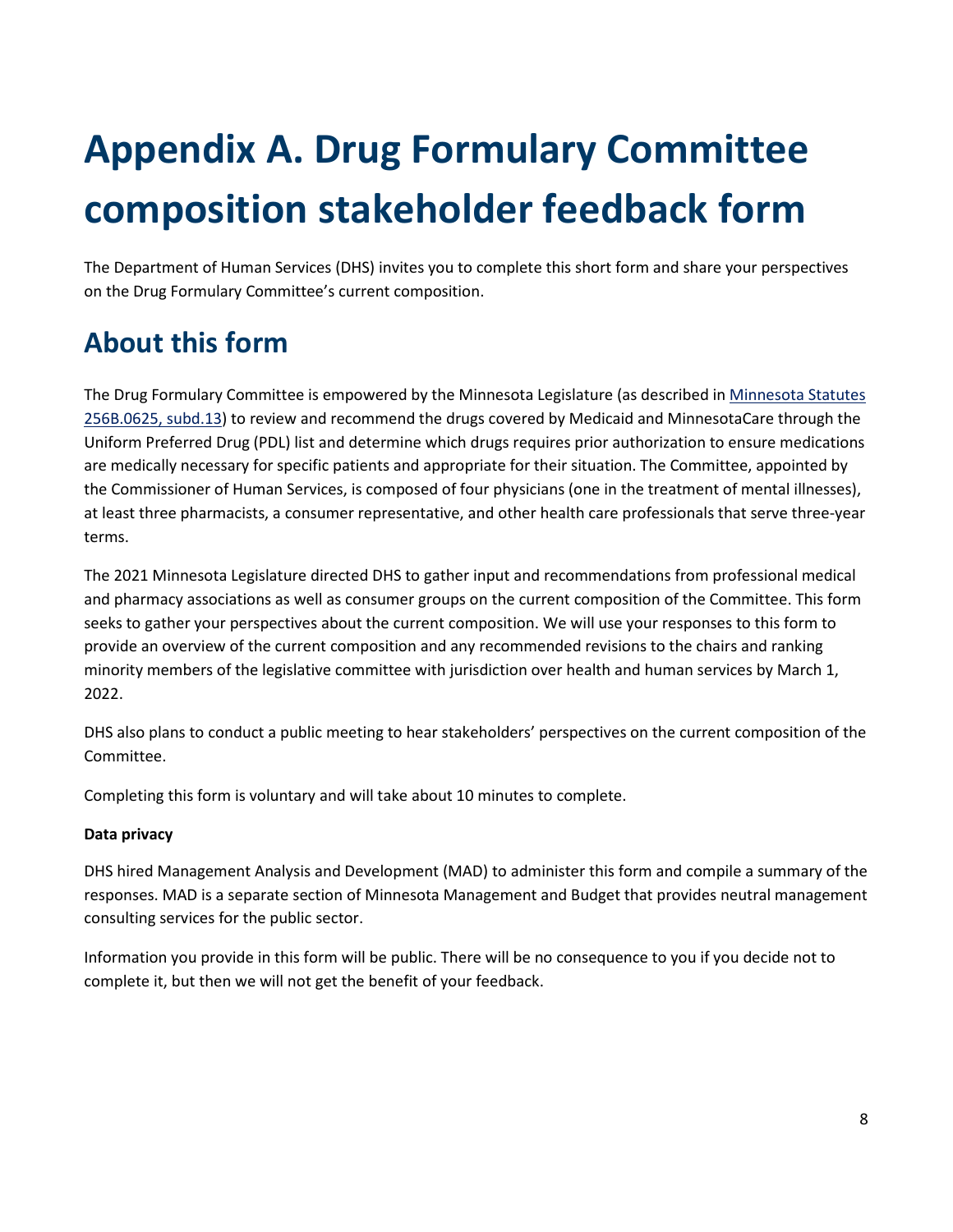### **Reporting**

All responses will be summarized in a report that will be publicly available. Results will be aggregated, but individual-level results may also be reported or shared upon request. If we do not receive a response from you, you may be identified as a non-respondent in the report.

#### **Tips for using this form**

· If you cannot complete the form at one sitting, you can use the **"Save"** button on the bottom of the page to save your answers. You can return to complete the form later using the link sent by email.

· To reset your answers, use the **"Reset"** button.

· If you would prefer a text-based version of the form (for example, if you use a screen reader), click on the "text only" link on the center of the top of the screen.

If you have any technical problems accessing the form, please contact [Mariyam.Naadha@state.mn.us.](mailto:Mariyam.Naadha@state.mn.us)

Thank you for your time!

#### **Committee members**

Please review the membership of the Committee outlined below prior to answering the questions.

#### Pharmacists

- Margaret Blackstone Artz, R.Ph., Ph.D. Clinical Analytics Consultant
- Tim Cernohous, Pharm.D., Ph.D. AmerisourceBergen
- Monica Brands, RPh. Cub Pharmacy
- Ramona Powell, Pharm.D. CVS Health
- Kelly Ruby, Pharm. D. North Point Health and Wellness Center

Licensed health care professionals

- Mary Benbenek, Ph.D., APRN University of Minnesota School of Nursing
- Tsewang Ngodup, MD, CMD, HMDC Hennepin County Medical Center

#### Physicians

- Kyle Lehenbauer, M.D. Veterans Affairs Medical Center, Minneapolis, MN
- Kathryn Lombardo, M.D. Olmsted Medical Center
- James R. Phillips, M.D. Sanford Health
- Michael R Sprehe, M.D., MPH, FACP, FAAP Children's Hospitals and Clinics of Minnesota

#### Consumer representative

• Stuart T. Williams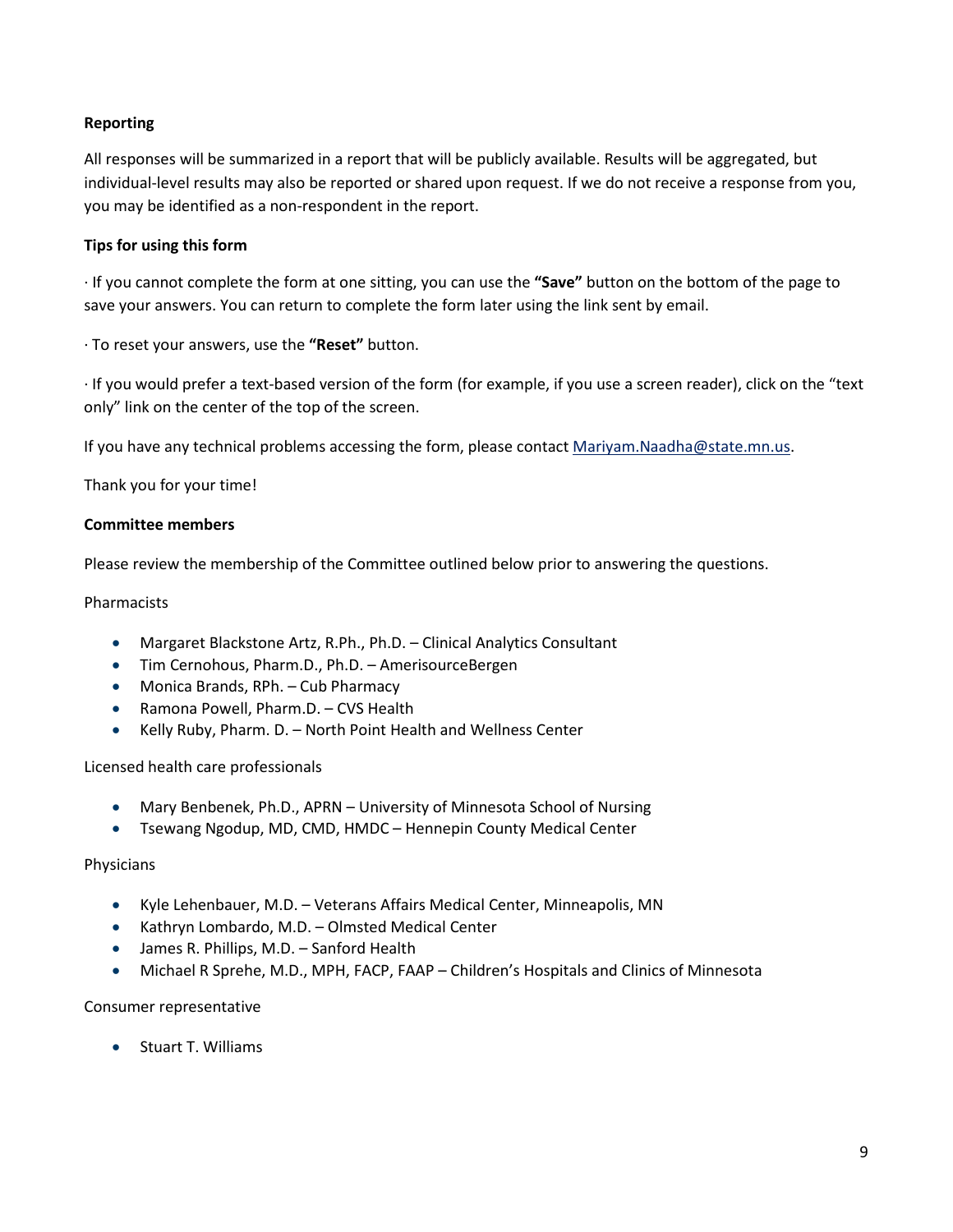## <span id="page-23-0"></span>**Questions**

**Does the current Committee have adequate representation of members?**

- Yes
- No

(If selected "No") Please use the space below to say more about your response:

**Does the current Committee have adequate representation of health care professionals with expertise in clinical prescribing?**

- Yes
- No

(If selected "No") Please use the space below to say more about your response:

#### **What recommendations do you have about the membership of the Committee?**

## <span id="page-23-1"></span>**Public comment disclosure form**

All comments submitted to DHS must accompany a conflict of interest disclosure form. Please answer the following question prior to submitting your responses. If you have questions about a conflict of interest, please contact: Nikki Thompson, Chief DHS Ethics Officer 651-431-4248

**Please disclose the research funding, other funding, or payments made to you, or the organization you are representing, directly or indirectly by pharmaceutical manufacturers during the past 5 years.**

*(If you are unable or unwilling to provide this information but still wish to provide public comments, please indicate so below. You will still be able to provide comments with the incomplete disclosure form.)*

### **Attestation [required]**

- I hereby attest that the answers given above are true, correct, complete, and not intended to mislead.
- I am unwilling or unable to provide this information.

#### **Please select the "Submit" button below to complete the form. Thank you!**